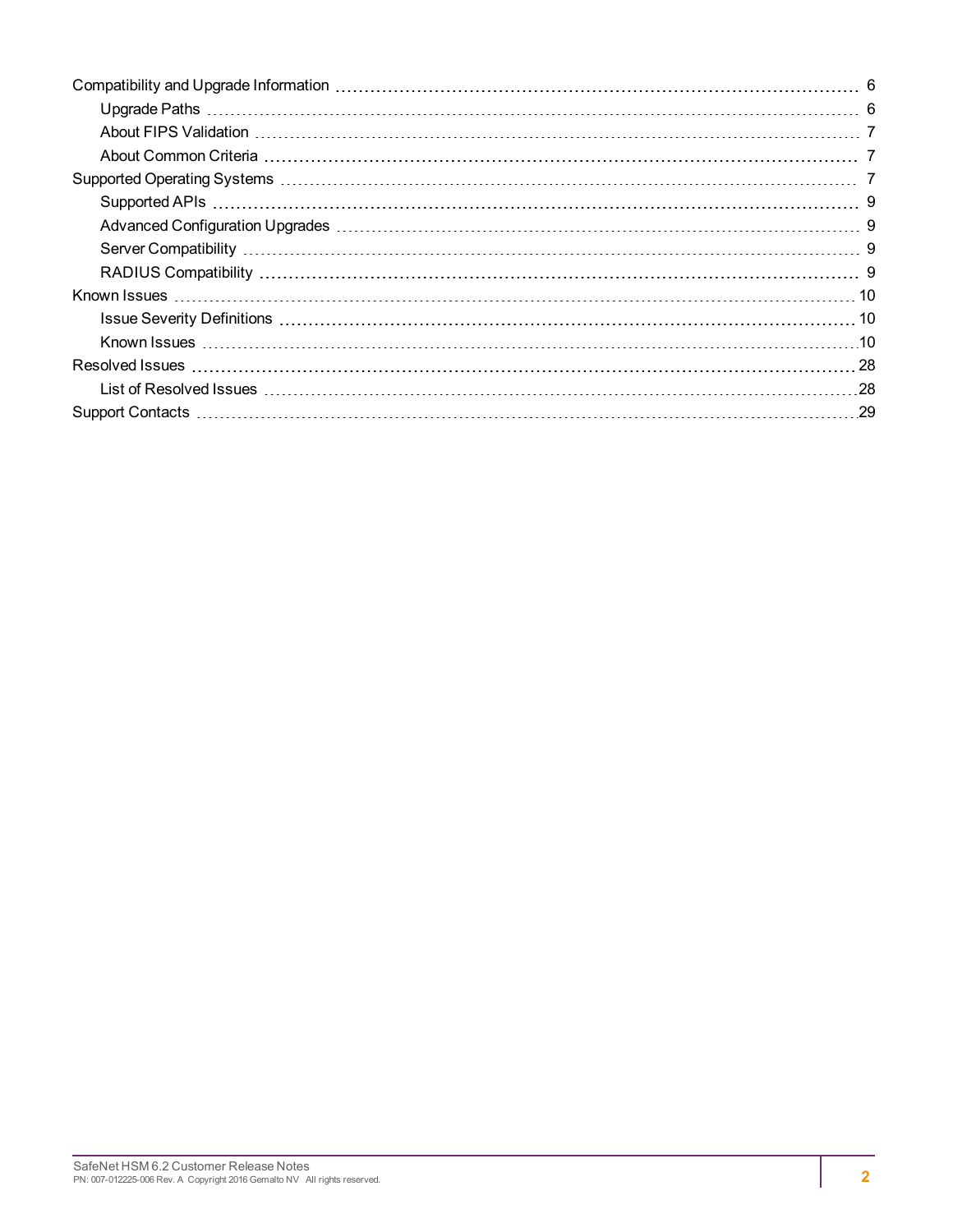## <span id="page-2-0"></span>**Product Description**

The SafeNet HSM (hardware security module) family provides FIPS-certified, PKCS#11-compliant cryptographic services in a high-performance, ultra-secure, and tamper-proof hardware package. By securing your cryptographic keys in hardware, SafeNet HSMs provide robust protection for your secure transactions, identities, and applications. They also offer high-performance encryption, decryption, authentication, and digital signing services. SafeNet HSMs are available in the following form factors which offer multiple levels of performance and functionality:

#### <span id="page-2-1"></span>**SafeNet Network HSM**

SafeNet Network HSM is a network-based, Ethernet-attached HSM appliance that offers up to 100 HSM partitions, highavailability configuration options, remote management PED and backup, and dual hot-swappable power supplies. SafeNet Network HSM provides cryptographic services for network clients that are authenticated and registered against HSM partitions. Two models of SafeNet Network HSM are available – password authenticated and PED authenticated in two performance variants, the SafeNet Network HSM-1700 and SafeNet Network HSM-7000, which are capable of 1700 and 7000 (RSA 1024-bit) signings per second respectively.

#### <span id="page-2-2"></span>**SafeNet PCI-E HSM**

SafeNet PCI-E HSM is a PCI-E form factor HSM that is installed directly into an application server to provide cryptographic services for the applications running on the server. Two models of SafeNet PCI-E HSM are available – password authenticated and PED authenticated - in two performance variants, the SafeNet PCI-E HSM-1700 or PCI-E-7000 which are capable of 1700 and 7000 (RSA 1024-bit) signings per second respectively.

#### <span id="page-2-3"></span>**SafeNet USB HSM**

<span id="page-2-4"></span>SafeNet USB HSM is a USB-attached HSM that is attached directly to an application server, to provide cryptographic services for the applications running on the server.

### **Release Description**

SafeNet HSM 6.2 is a field upgrade which introduces some features to improve the scalability and enhance the ability to work in multi-tenant environments.

#### <span id="page-2-5"></span>**Product Rebranding**

In early 2015, Gemalto NV completed its acquisition of SafeNet, Inc. As part of the process of rationalizing the product portfolios between the two organizations, the Luna name has been removed from the SafeNet HSM product line, with the SafeNet name being retained. As a result, the product names for SafeNet HSMs have changed as follows:

| Old product name | New product name    |
|------------------|---------------------|
| Luna SA HSM      | SafeNet Network HSM |
| Luna PCI-E HSM   | SafeNet PCI-E HSM   |
| Luna G5 HSM      | SafeNet USB HSM     |
| Luna PED         | SafeNet PED         |
| Luna Client      | SafeNet HSM Client  |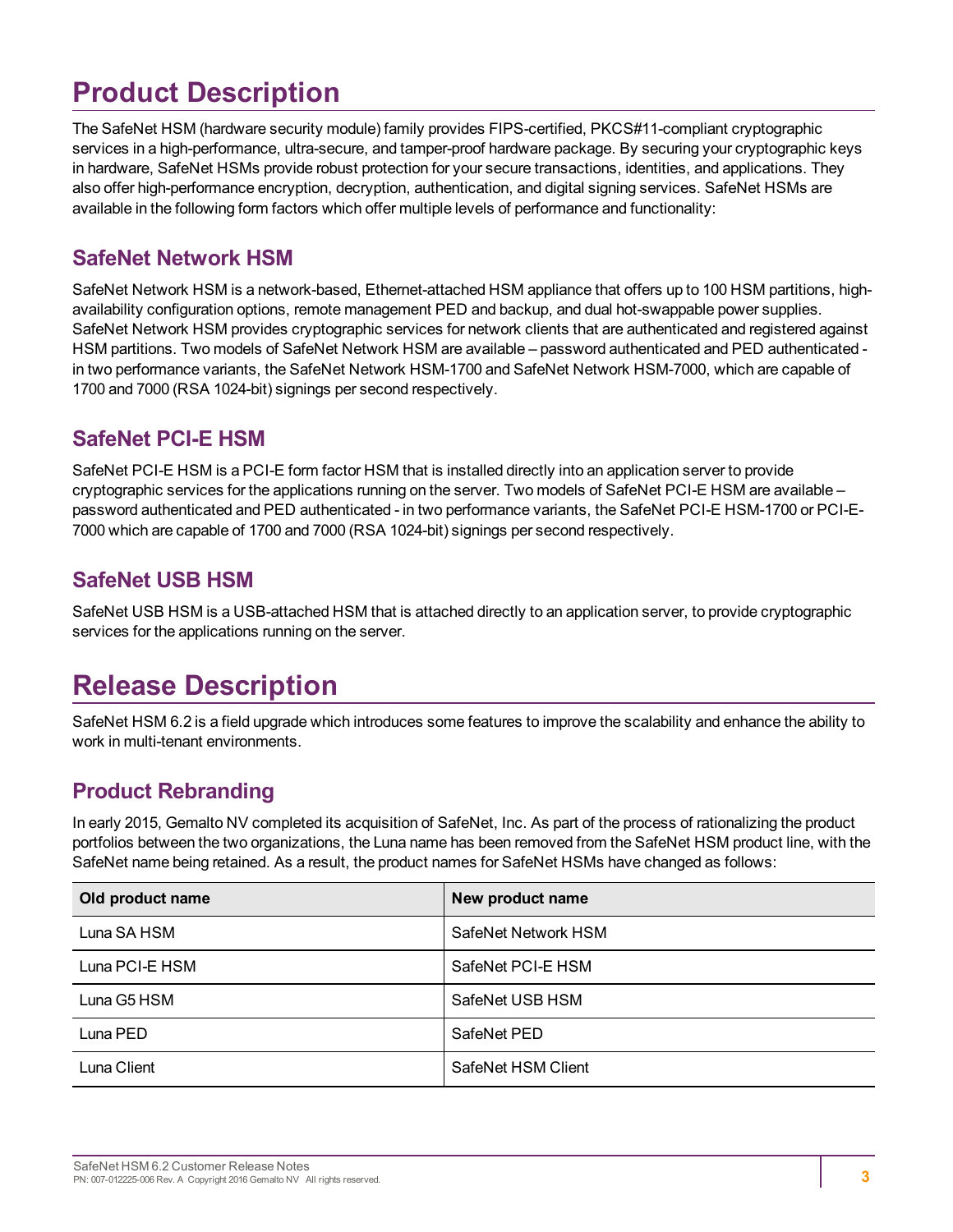| Old product name | New product name   |
|------------------|--------------------|
| Luna Backup HSM  | SafeNet Backup HSM |
| Luna CSP         | SafeNet CSP        |
| Luna JSP         | SafeNet JSP        |
| Luna KSP         | SafeNet KSP        |

**Note:** The Luna name is retained for some SafeNet HSM software tools, such as LunaCM,

冏 LunaSH, LunaProvider, and Lunadiag. The device names displayed by these tools will also use the old names.

### <span id="page-3-0"></span>**New Features and Enhancements**

<span id="page-3-1"></span>The following are summaries of features new to SafeNet HSM in release 6.2.

#### **Derive Templates**

Derive templates are an optional extension to the PKCS#11 C\_DeriveKey function which provide additional security by restricting important attributes in the resulting derived key. Derive templates are offered in our PKCS#11 and JCPROV software development kits, and our CKDemo and multitoken utilities.

#### <span id="page-3-2"></span>**[Requires firmware version 6.24.0]**

#### **Unwrap Templates**

We now support unwrap templates as outlined in the PKCS#11 v. 2.20 standard. Unwrap templates are offered in our PKCS#11 and JCPROV software development kits, and our CKDemo and multitoken utilities.

<span id="page-3-3"></span>**[Requires firmware version 6.24.0]**

#### **Partition Policy Templates**

Application partition policy templates can be created, edited, stored by name, and assigned to new application partitions for rapid, consistent deployment.

<span id="page-3-4"></span>**[Requires firmware version 6.24.0]**

#### **Parallelized PED Operations**

SafeNet HSMs can now run PED operations simultaneously with other operations. PED operations acting on a partition no longer block other operations occurring on other partitions. For example, parallelized PED operations allow you to create new partitions or backups while running cryptographic operations on a separate partition. In this way, you can perform maintenance and configuration on your HSM without interrupting client applications. PED operations might still block cryptographic operations occurring on the same partition, especially high volumes of write object requests.

#### **[Requires firmware version 6.24.0]**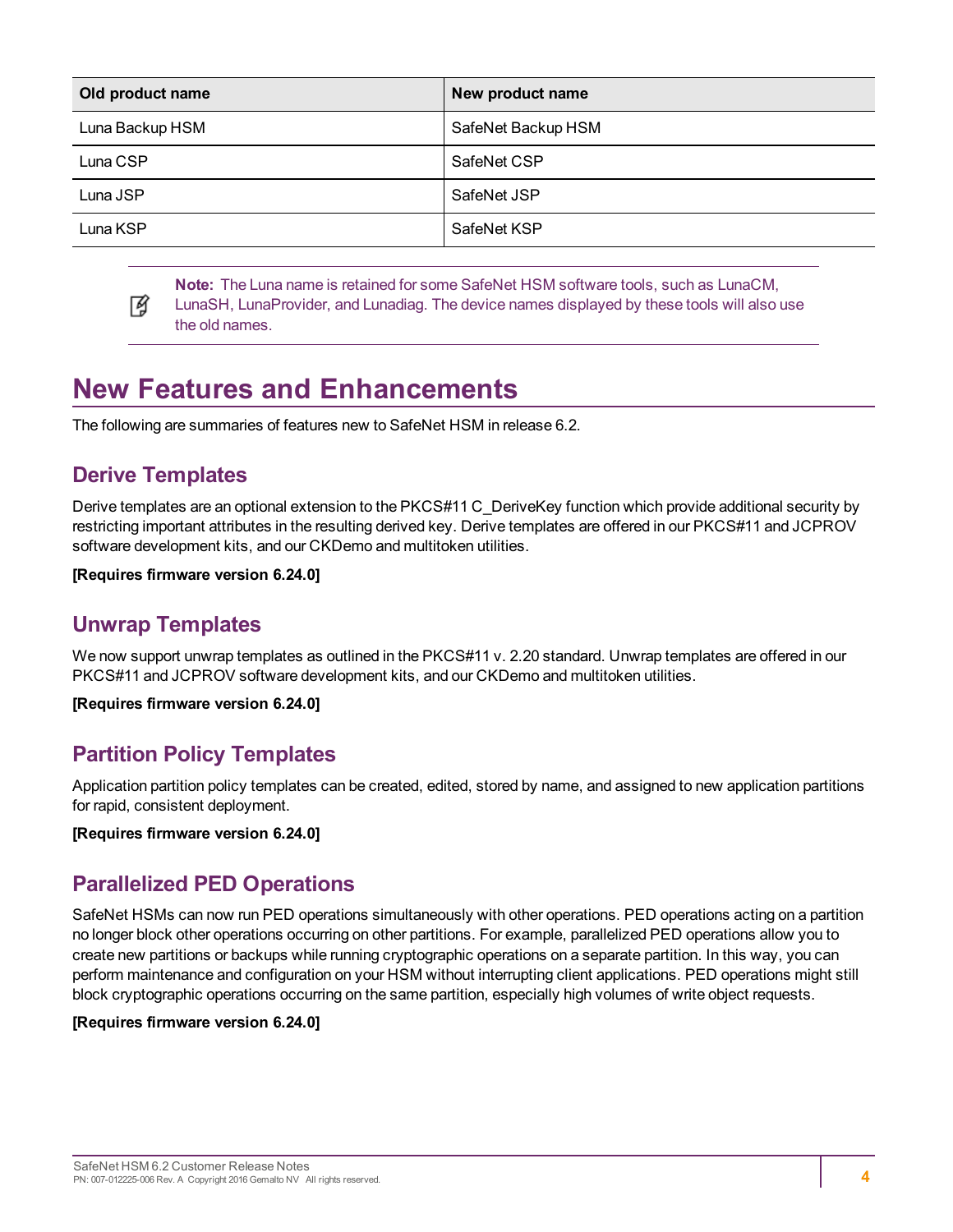#### <span id="page-4-0"></span>**Expanded CKM\_RSA\_PKCS\_OAEP Support in JSP**

The JSP API now supports multiple hashing options for RSA OAEP. The supported algorithms are SHA1, SHA224, SHA256, SHA384 and SHA512.

<span id="page-4-1"></span>**[Requires firmware version 6.24.0]**

#### **Fix for HA Recovery Login**

The CA\_HAGetLoginChallenge() function in the cryptoki library now functions properly.

**[Does not require firmware version 6.24.0]**

### <span id="page-4-2"></span>**Advisory Notes**

<span id="page-4-3"></span>This section highlights important issues you should be aware of before deploying this release.

#### **Do Not Use "sysconf config factoryReset" LunaSH Command**

The "sysconf config factoryReset" command restores system settings but does not include files and folders, only pointers. Because the factory version is 5.x, a factory reset from 6.x causes major conflicts with directory structures which cannot be resolved. The system can enter an indeterminate state and require return to Gemalto. Instead of using factory reset, create an equivalent configuration fallback using "sysconf config backup" at the lower version, and use "sysconf config restore -file <baseline name>" to restore the backup. Consult the *Configuration Guide*'s Optional Configuration Tasks chapter for more information.

#### <span id="page-4-4"></span>**CKDemo Requires Additional Configuration with Firmware Older than 6.22.0**

If you use CKDemo in a new client with firmware older than 6.22.0, you might encounter the error CKR\_TEMPLATE\_ INCONSISTENT. Try CKDemo option 98, sub-option 16. If it is set to "enhanced roles", try selecting it to set it to "legacy Luna roles". The setting is a toggle, and flips every time you see it.

#### <span id="page-4-5"></span>**New Objects Visible in PPSO User Partition**

Some new objects are visible in PPSO user partitions, including Clock and Monotonic Counter. These are standard PKCS#11 objects. Refer to PKCS#11 documentation for more information on these objects.

#### <span id="page-4-6"></span>**Minimum Recommended Firmware for SafeNet Remote Backup HSM**

With firmware older than version 6.10.9, 'ped connect' fails to work properly. The LunaCM command returns "No Error, but the PED ID remains set to 1 and PedServer "Client Information" shows "Not Available". We recommend that you update the SafeNet Backup HSM firmware to version 6.10.9.

#### <span id="page-4-7"></span>**RSA Key Sizes and FIPS**

The NIST SP800-131A transition required that RSA keygen be restricted to RSA-2048 and RSA-3072 sizes only. Therefore, when FIPS mode is on (HSM policy 12 "Allow non-FIPS algorithms" set to "No"), RSA-1024 and RSA-4096 are unavailable.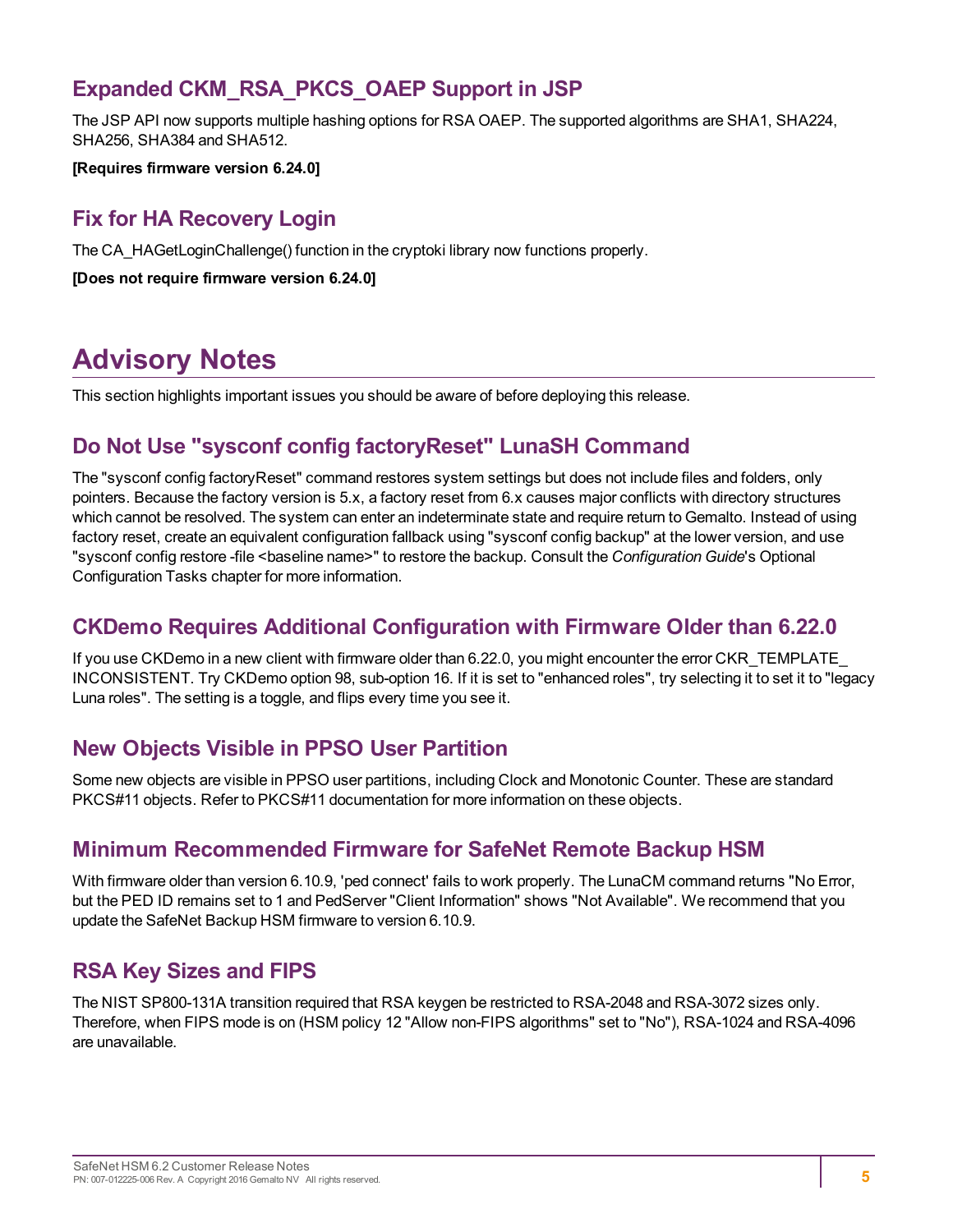#### <span id="page-5-0"></span>**Modification to DES3 Algorithm for NIST Compliance**

Per the NIST document SP 800-131A Revision 1, when the HSM is in FIPS mode, two-key DES3 is now restricted to legacy operations (decryption, unwrapping, and CMAC verification). All other operations for DES3 must use the threekey variant.

#### <span id="page-5-1"></span>**SIM Migration Patch**

If you want to migrate a SIM-based HSM to SafeNet Network HSM, please contact technical support to obtain a patch to support the migration before you begin. Reference DOW3216 in your query.

#### <span id="page-5-2"></span>**Small Form Factor (SFF) Backup Support**

<span id="page-5-3"></span>We only support SFF backup on PED-authenticated HSMs, not password-authenticated HSMs.

#### **Be Cautious With Using HTL with HA Configurations**

In several situations, the HTL service hangs while deployed with HA. Issue LHSM-25697 in the Known Issues list details some known failures, but is not exhaustive. When the HTL service hangs, a full appliance reboot is required to return to production. Therefore, we do not recommend deploying the HTL service in an HA configuration.

#### <span id="page-5-4"></span>**HSM Admin Partition Erroneously Displayed**

On SafeNet HSM client with Windows 32 libraries, if you establish an NTLS connection to a SafeNet Network HSM, a slot is displayed with the Configuration "Luna HSM Admin Partition" and the Slot Description "Net Admin Token Slot". Ignore this slot. You cannot access or edit the partition. If you run the vtl verify command, you see two partitions with the same label; log in to LunaCM to determine which slot is invalid.

## <span id="page-5-5"></span>**Compatibility and Upgrade Information**

This section provides upgrade paths and compatibility information for SafeNet HSM 6.2.0 software and firmware versions.

### <span id="page-5-6"></span>**Upgrade Paths**

| Component                              | Directly from version                                            | To version          |
|----------------------------------------|------------------------------------------------------------------|---------------------|
| SafeNet HSM client software            | Any                                                              | 6.2                 |
| SafeNet Network HSM appliance software | $5.4.7, 6.0.0, 6.1.0$ [see<br>Note 1]                            | 6.2                 |
| <b>HSM</b> firmware                    | 6.2.x, 6.10.x, 6.20.x,<br>6.21.x, 6.22.x, 6.23.0<br>[see Note 2] | 6.24.0              |
| SafeNet Backup HSM firmware            | 6.0.8                                                            | 6.10.9 [See Note 3] |
| SafeNet Local PED/Remote PED firmware  | $2.4.0 - 3, 2.5.0 - 3$ [see<br>Note 41                           | 2.6.0               |

[NOTE 1: If your SafeNet Network HSM appliance software is not listed, contact SafeNet Technical Support to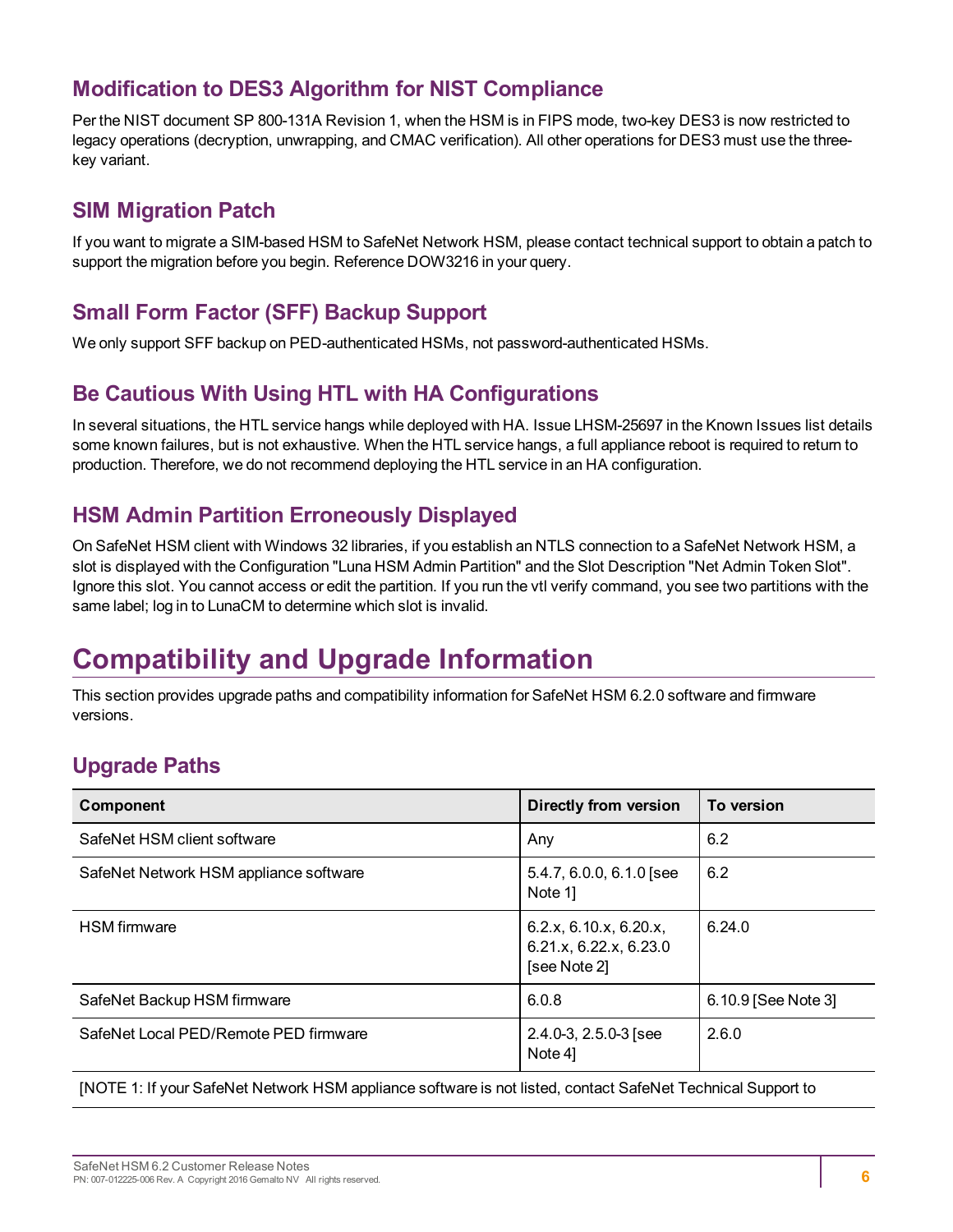| Component | Directly from version   To version |  |
|-----------|------------------------------------|--|
|           |                                    |  |

upgrade.]

[NOTE 2: If your HSM firmware is older than version 6.2.1, you must update to firmware version 6.2.1 before updating to firmware 6.24.0. Refer to the earlier upgrade documentation provided by SafeNet Technical Support.]

[NOTE 3: We recommend that you upgrade the SafeNet Remote Backup HSM to 6.10.9, which is a FIPS-validated version. Follow the same upgrade procedure as for a SafeNet USB HSM. It is not necessary to upgrade SafeNet Remote Backup HSMs beyond 6.10.9, as they work to backup and restore newer-firmware HSMs.]

[NOTE 4: Version 2.4.0-3 is the PED version required for basic PED and Remote PED function with SafeNet HSM 5.x or 6.x. For newer options like SFF backup, newer versions of PED firmware are needed. Refer to the table in the *HSM Administration Guide*, on the page "Using the PED", under heading "Versions".]

#### <span id="page-6-0"></span>**About FIPS Validation**

Some organizations require that their HSMs be validated by the Cryptographic Module Validation Program (CMVP) to conform to the Federal Information Processing Standards (FIPS) Security Requirements for Cryptographic Modules. If you require FIPS-validated HSMs, use firmware version 6.10.9, which is the validated version at the time of this document's release.

For the most up-to-date information, refer to the following web sites or contact SafeNet Customer Support at support@safenet-inc.com to determine when a particular version of a SafeNet HSM receives FIPS validation:

- **•** Modules in Process: <http://csrc.nist.gov/groups/STM/cmvp/documents/140-1/140InProcess.pdf>
- <span id="page-6-1"></span>**•** Completed Validations - Vendor List: <http://csrc.nist.gov/groups/STM/cmvp/documents/140-1/1401vend.htm>

#### **About Common Criteria**

Some organizations specify Common Criteria evaluation for equipment and systems that they deploy. We submit fewer products/versions for CC evaluation than we do for FIPS validation, due to relative demand, cost, and the much longer time-frames involved. Completed CC evaluations: <http://www.commoncriteriaportal.org/products/> Firmware version 6.10.9 is currently under evaluation.

### <span id="page-6-2"></span>**Supported Operating Systems**

This section lists the supported operating systems for the SafeNet HSM client and Remote PED server.

#### **SafeNet HSM Client**

**Note:** The SafeNet HSM client works in virtual environments. SafeNet USB HSM and PCI-E are 岡 not supported in virtual environments.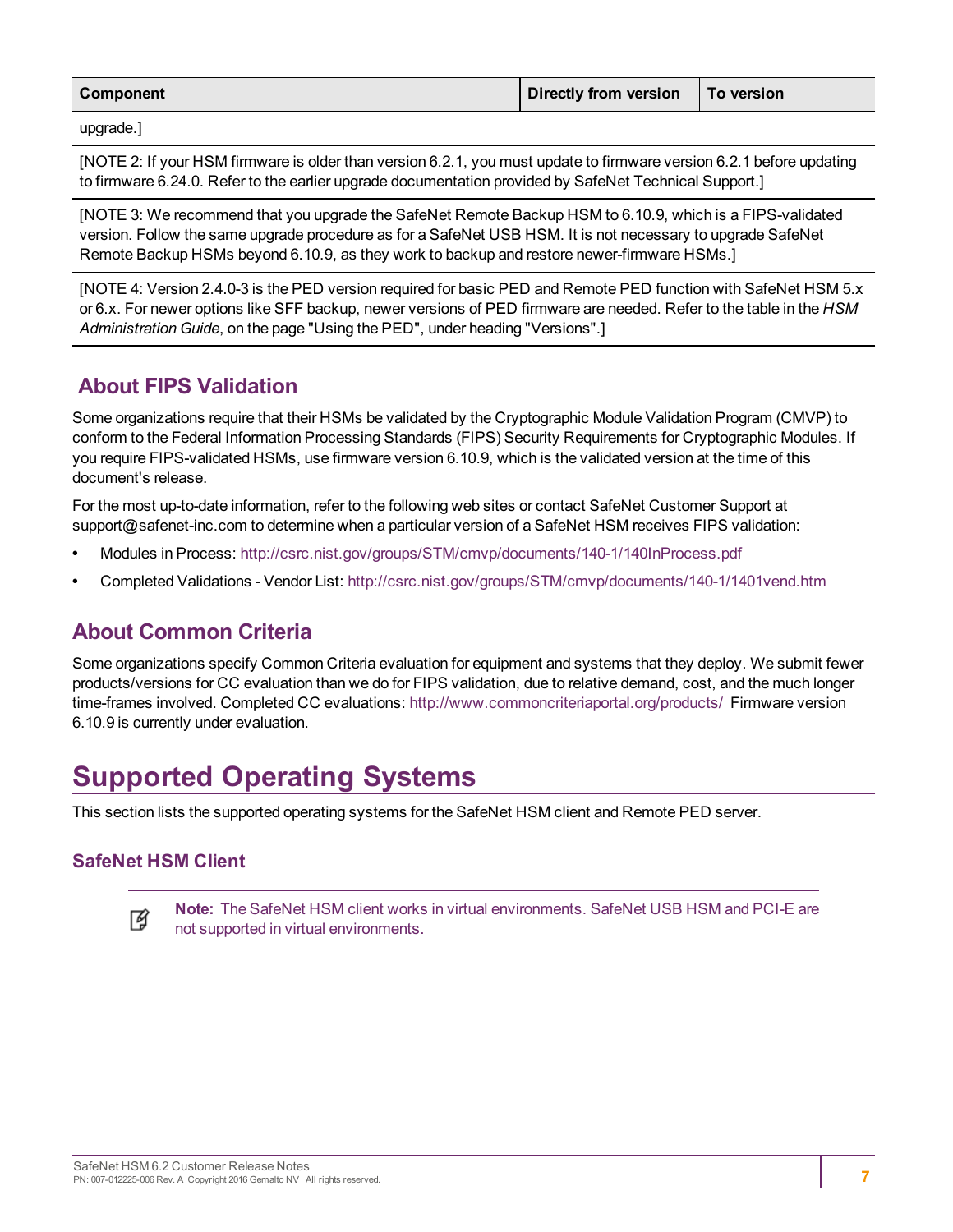| <b>Operating system</b>                                                                                                                                         | <b>Version</b>   | 64-bit client<br>installer on<br>64-bit OS | 32-bit<br>applications on<br>64-bit OS | 32-bit client<br>installer<br>on 64-bit OS | 32-bit client<br>installer on<br>32-bit OS |
|-----------------------------------------------------------------------------------------------------------------------------------------------------------------|------------------|--------------------------------------------|----------------------------------------|--------------------------------------------|--------------------------------------------|
| Windows<br>Note: The 64-bit<br>Windows installer also                                                                                                           | 2008 R2          | Yes                                        | Yes                                    | No                                         | No                                         |
| installs the 32-bit<br>libraries for<br>compatibility with 32-<br>bit client applications.                                                                      | 2012 and 2012 R2 | Yes                                        | Yes                                    | No                                         | No                                         |
| No standalone 32-bit<br>SafeNet HSM client is<br>available.                                                                                                     | 10               | Yes                                        | Yes                                    | No                                         | No                                         |
| Redhat-based Linux                                                                                                                                              | 5                | Yes                                        | Yes                                    | Yes                                        | Yes                                        |
| (including variants like<br>CentOS and Oracle                                                                                                                   | 6                | Yes                                        | Yes                                    | Yes                                        | Yes                                        |
| Enterprise Linux)                                                                                                                                               | $\overline{7}$   | Yes                                        | Yes                                    | Yes                                        | Yes                                        |
| OpenSuse Linux                                                                                                                                                  | 11.4             | Yes                                        | Yes                                    | Yes                                        | Yes                                        |
|                                                                                                                                                                 | 12               | Yes                                        | Yes                                    | Yes                                        | Yes                                        |
|                                                                                                                                                                 | 13               | Yes                                        | Yes                                    | Yes                                        | Yes                                        |
| Debian                                                                                                                                                          | 6                | Yes                                        | No                                     | No                                         | Yes                                        |
|                                                                                                                                                                 | $\overline{7}$   | Yes                                        | No                                     | No                                         | Yes                                        |
|                                                                                                                                                                 | 8                | Yes                                        | No                                     | <b>No</b>                                  | Yes                                        |
| FreeBSD                                                                                                                                                         | 8.3, 8.4         | Yes                                        | Yes                                    | Yes                                        | Yes                                        |
|                                                                                                                                                                 | $\boldsymbol{9}$ | Yes                                        | Yes                                    | Yes                                        | Yes                                        |
| Solaris (SPARC/x86)                                                                                                                                             | 10               | Yes                                        | Yes                                    | Yes                                        | No                                         |
|                                                                                                                                                                 | 11               | Yes                                        | Yes                                    | Yes                                        | No                                         |
| HP-UX                                                                                                                                                           | 11.31            | Yes                                        | Yes                                    | Yes                                        | No                                         |
| <b>AIX</b><br>Note: Only SafeNet<br>Network HSM is<br>supported; SafeNet<br>USB HSM and<br>SafeNet PCI-E HSM<br>are not supported with<br>AIX for this release. | 6.1              | Yes                                        | Yes                                    | Yes                                        | No                                         |
|                                                                                                                                                                 | 7.1              | Yes                                        | Yes                                    | Yes                                        | No                                         |

#### **Remote PED Server**

The remote PED server must be installed on any workstation used to host a remote PED. The remote PED server software is supported on the following Windows operating systems only: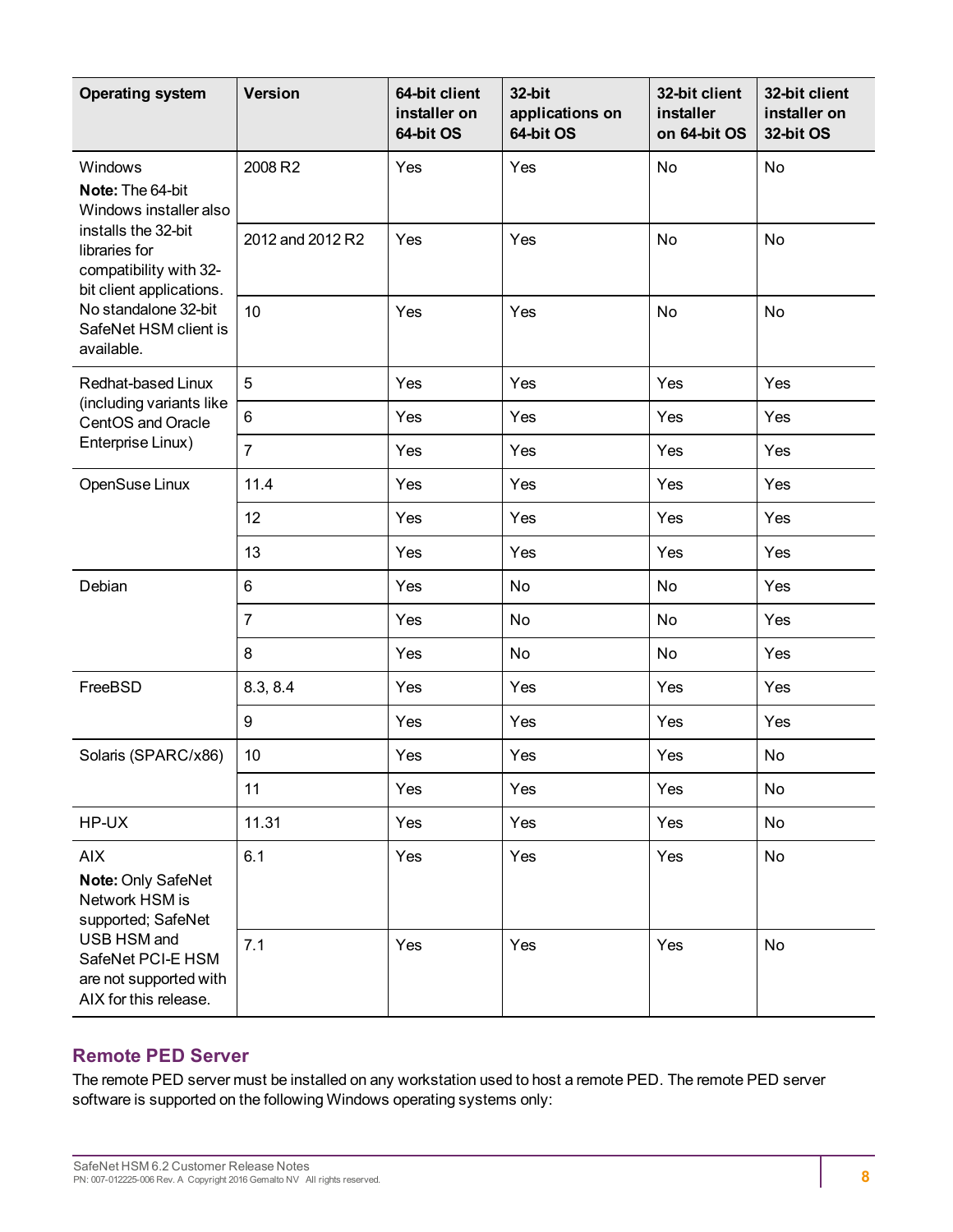- **•** Windows 2012 and 2012 R2
- **•** Windows 2008 R2
- **•** Windows 10
- <span id="page-8-0"></span>**•** Windows 7 (64-bit)

#### **Supported APIs**

The following APIs are supported :

- **•** PKCS#11 2.20
- **•** Java 7
- **•** Java 8
- **•** OpenSSL
- **•** Microsoft CAPI
- <span id="page-8-1"></span>**•** Microsoft CNG

### **Advanced Configuration Upgrades**

The following are licenses that can be purchased separately, either factory-installed or customer-installed, with some restrictions.

- **•** SafeNet Network HSM partition upgrades (5 , 10, 15, 20, 50, or 100 compatible with SafeNet Backup HSM, 35 or 75 not compatible with Safenet Backup HSM)
- **•** Partition SO (PSO)
- **•** Maximum memory
- **•** ECIES acceleration
- <span id="page-8-2"></span>**•** Korean algorithms

#### **Server Compatibility**

The SafeNet PCI-E HSM card and SafeNet USB HSM are tested for compatibility with some commonly used servers. Specifically, we have noticed compatibility problems with the following:

| Server    | Slot(s) | <b>Failure</b>                                               |
|-----------|---------|--------------------------------------------------------------|
| Dell R720 |         | HSM card not detected in slot 1 (but works in slots 2 and 3) |

#### **SafeNet PCI-E HSM Server Compatibility**

The SafeNet PCI-E HSM card is designed to the PCIe 1.1 standard, for use in servers with PCIe x4 slots. For further information and compatibility options, refer to the SafeNet HSM 6.2 Overview that is included with your HSM documentation.

#### <span id="page-8-3"></span>**RADIUS Compatibility**

For this release, we only support the use of one RADIUS server.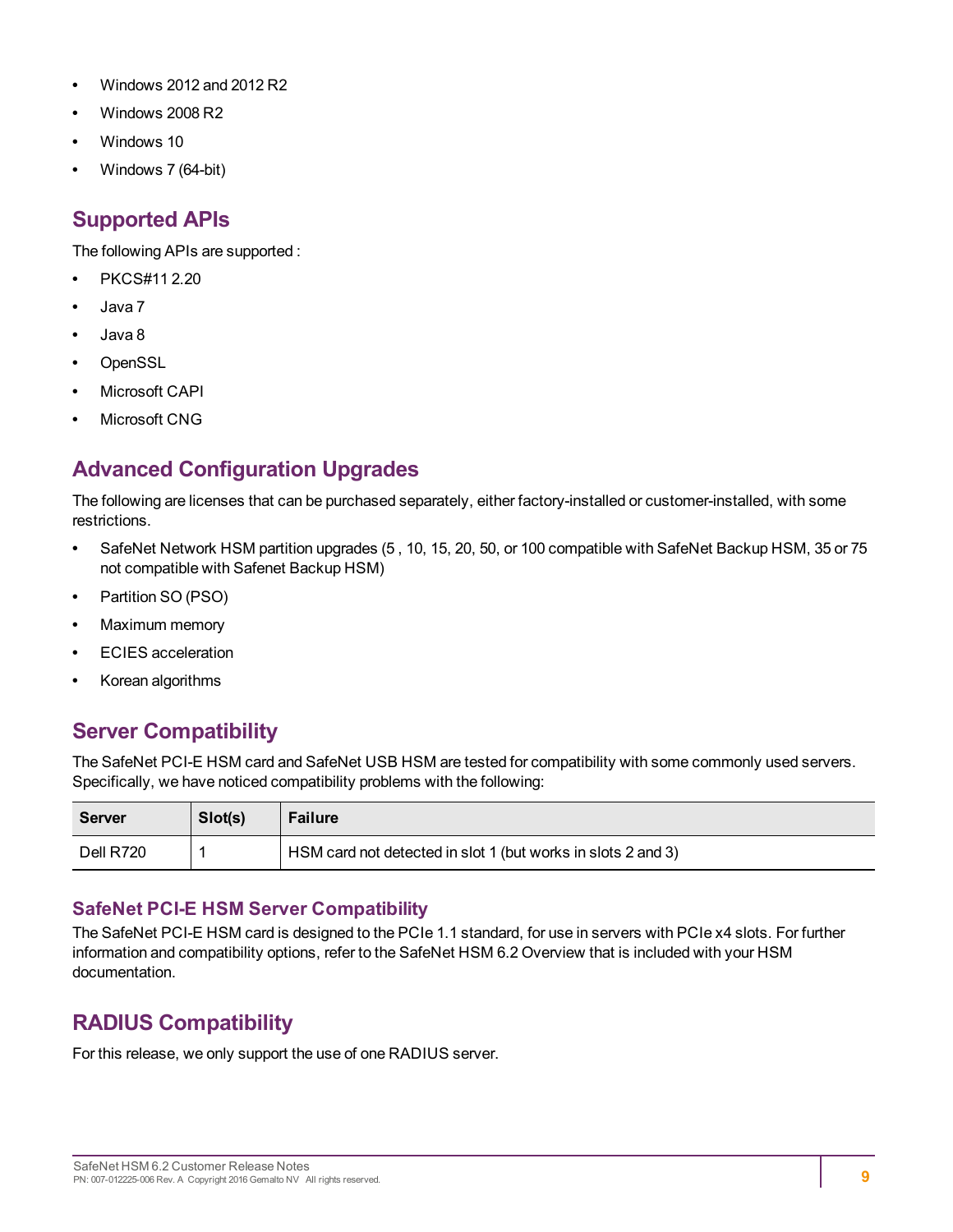## <span id="page-9-0"></span>**Known Issues**

This section lists the issues known to exist in the product at the time of release. Workarounds are provided where available.

#### <span id="page-9-1"></span>**Issue Severity Definitions**

The following table defines the severity of the issues listed in this section.

| <b>Priority</b> | <b>Classification</b> | <b>Definition</b>                |
|-----------------|-----------------------|----------------------------------|
| C               | Critical              | No reasonable workaround exists. |
| н               | High                  | Reasonable workaround exists.    |
| M               | Medium                | Medium level priority problems.  |
|                 | Low                   | Lowest level priority problems.  |

#### <span id="page-9-2"></span>**Known Issues**

| <b>Issue</b>                                                                                               | <b>Severity</b> | <b>Synopsis</b>                                                                                                                                                                                                                                                                                                                                                                                                                                                                                                                                                                                                                                                                                                                                                  |
|------------------------------------------------------------------------------------------------------------|-----------------|------------------------------------------------------------------------------------------------------------------------------------------------------------------------------------------------------------------------------------------------------------------------------------------------------------------------------------------------------------------------------------------------------------------------------------------------------------------------------------------------------------------------------------------------------------------------------------------------------------------------------------------------------------------------------------------------------------------------------------------------------------------|
| LUC-691: Remote<br>PED fails to<br>connect to G5<br>(Solaris Sparc)                                        | H               | Problem: Attempting to establish a host trust link (HTL) connection fails on UNIX<br>and Linux platforms.<br><b>Workaround:</b> After generating the one-time token (OTT), wait for about 30 seconds<br>before transferring it to the client. Note that you must transfer the token before it<br>expires. Use the htl show command to view the OTT expiry time.                                                                                                                                                                                                                                                                                                                                                                                                  |
| LHSM-30622<br>Duplicate partitions<br>seen in Windows<br>32 bit with different<br>serial numbers in<br>6.2 | H               | Problem: On SafeNet HSM client with Windows 32 libraries, if you establish an<br>NTLS connection to a SafeNet Network HSM, a slot is displayed with the<br>Configuration "Luna HSM Admin Partition" and the Slot Description "Net Admin<br>Token Slot". If you run the vtl verify command, you see two partitions with the same<br>label;<br>Workaround: Log in to LunaCM to determine which slot is invalid. Ignore this slot.<br>You cannot access or edit the partition.                                                                                                                                                                                                                                                                                      |
| <b>LHSM-25697 HTL</b><br>can crash or hang<br>when HA failover<br>should occur                             | H               | <b>Problem:</b> HTL service can sometimes hang in HA configurations:<br>- if the primary HA member (first on the list in the config file) fails while HTL is<br>configured, the HTL service can hang, with the primary or secondary member stuck<br>in the grace period<br>- if the primary HSM appliance's time is adjusted into what should be its grace period,<br>the HTL service on both primary and secondary will hang - service shows running,<br>but status remains in grace period<br>- if the network is unplugged for 15-to-30 seconds (less than the grace period), HTL<br>service hangs, and logs can fill with beacon messages.<br>Workaround: In all cases appliance reboot allows service to resume. Avoid using<br>HTL with HA configurations. |
| LHSM-25096 NTLS<br>connection                                                                              | H               | Problem: You cannot establish an NTLS connection between LunaClient 5.x and<br>SafeNet Network HSM 6.x.<br>Workaround: None. At the time of this writing, we do not support connecting                                                                                                                                                                                                                                                                                                                                                                                                                                                                                                                                                                           |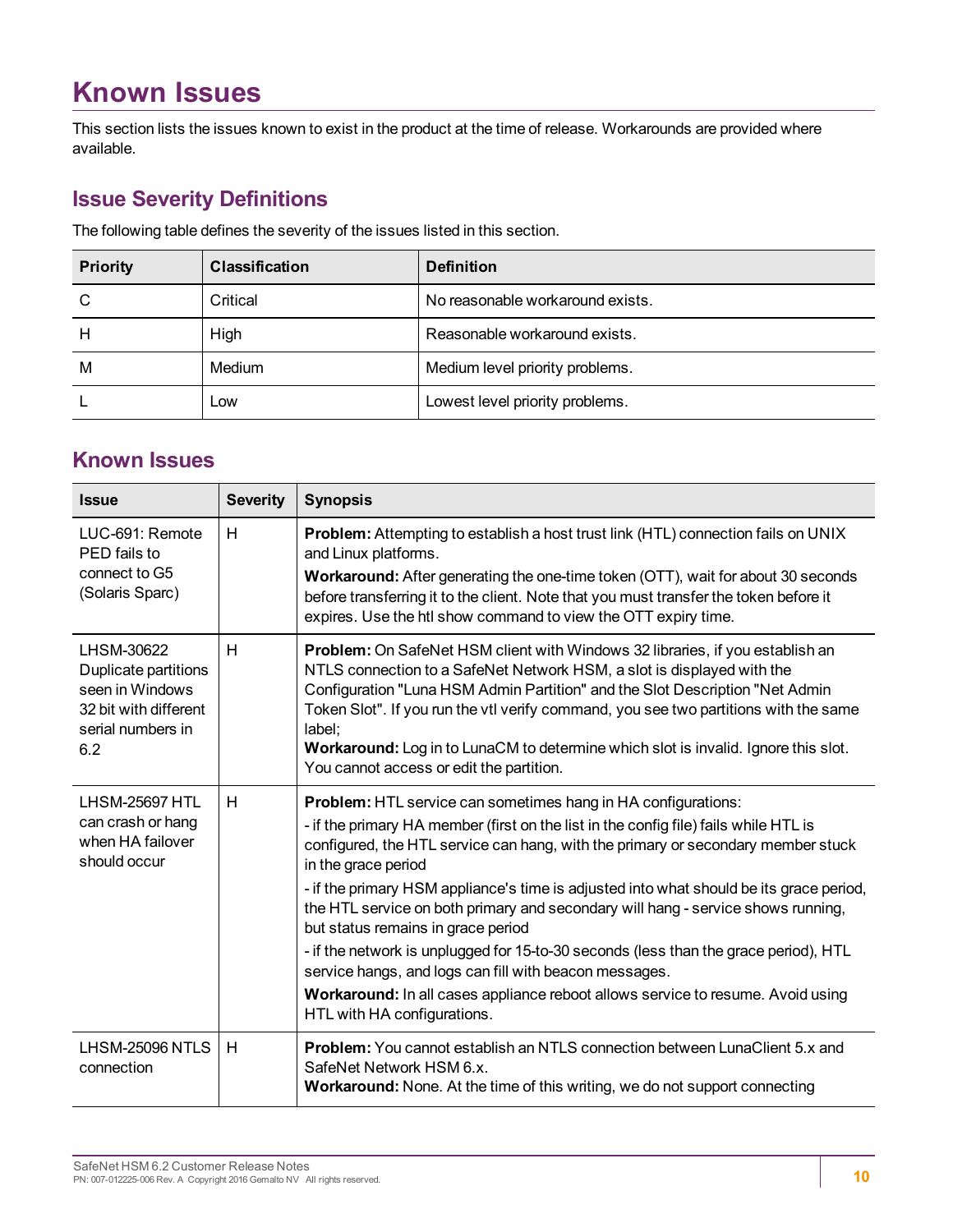| <b>Issue</b>                                                                                                                                  | <b>Severity</b> | <b>Synopsis</b>                                                                                                                                                                                                                                                                                                                                                                                                                                                                                                                                                                                                                                                        |
|-----------------------------------------------------------------------------------------------------------------------------------------------|-----------------|------------------------------------------------------------------------------------------------------------------------------------------------------------------------------------------------------------------------------------------------------------------------------------------------------------------------------------------------------------------------------------------------------------------------------------------------------------------------------------------------------------------------------------------------------------------------------------------------------------------------------------------------------------------------|
| between SafeNet<br>HSM Client 5.4.0<br>and SafeNet<br><b>Network</b><br>HSM 6.2.0 (6.24.0<br>fw) cannot be<br>established.                    |                 | SafeNet Network HSMs to a SafeNet HSM client at a lower version.                                                                                                                                                                                                                                                                                                                                                                                                                                                                                                                                                                                                       |
| LHSM-16838<br>SafeNet Network<br><b>HSM 6.0: STC K6</b><br>crashed after 7<br>days with LUNA_<br>RET_DEVICE_<br><b>ERROR</b>                  | H               | Problem: Uptime of just 7 days and K6 crashed. Nothing heavy running. Just STC<br>enabled.<br>Workaround: None. If you are testing STC, SafeNet Technical Support would<br>appreciate a capture of the logs and of dual-port dump, if this occurs.                                                                                                                                                                                                                                                                                                                                                                                                                     |
| <b>LHSM-16776 PKI</b><br>bundles: partition<br>restore failed with<br>CA4 for migration<br>test                                               | H               | Problem: For SafeNet Network HSM, in order to migrate a pre-existing Luna CA4<br>(on Luna DOCK) PKI bundle to SafeNet USB HSM, the first step is normally to<br>restore the desired object(s) from the Luna CA4 HSM to a partition on the SafeNet<br>Network HSM, and then clone to the SafeNet USB HSM. However, on Luna HSM<br>6.0 the initial "restore" step fails with "RC_DATA_INVALID" (even though "set<br>legacydomain" succeeded).<br>Workaround: If possible, migrate before you upgrade to Luna HSM 6.0.                                                                                                                                                    |
| LHSM-15016<br>SafeNet Network<br>HSM 6.0: STC hsm<br>soft init fails with<br>"Error: 'hsm init'<br>failed. (80000000:<br>LUNA_RET_<br>ERROR)" | H               | Problem: When issuing an 'HSM initialize' or 'HSM zeroize' command through<br>lunash or lunacm, the command succeeds, but returns: 'LUNA_RET_ERROR' for<br>lunash or 'CKR_GENERAL_ERROR' for lunacm. LunaCM then needs a restart.<br>This is a result of the active STC link through which the command is issued being<br>dropped unilaterally by the HSM as a result of the zeroize / factory reset actions.<br>Workaround: Restart lunacm.                                                                                                                                                                                                                           |
| LHSM-15004<br>SafeNet Network<br>HSM 6.0: STC hsm<br>soft init fails with<br>"Error: 'hsm init'<br>failed. (80000000:<br>LUNA_RET_<br>ERROR)" | H               | <b>Problem:</b> When running initialization/zeroize for HSM with STC:<br>- For soft Zeorize - i.e. 'HSM init' of already initialized HSM (original defect report)<br>will work properly and return OK.<br>- For hard zeorize - 'HSM zeroize' command will succeed but report "CKR<br>GENERAL_ERROR"<br>- For factory reset - 'HSM factoryreset' command will succeed but report "CKR_<br>GENERAL_ERROR" - HSM will not crash<br>Workaround: Be aware that init/zeroize of the HSM generates error messages if<br>STC was active, even though the init/zeroize finished smoothly, without error. The<br>errors are from STC, which loses contact when the HSM zeroizes. |
| LHSM-14992 After<br>successfully<br>enabling SRK                                                                                              | H               | <b>Problem:</b> On an HSM with firmware 6.22.0, if you enable SRK and successfully<br>imprint a purple PED Key, lunacm still shows SRK as disabled. This is a display<br>error that has not caught up with the actual state of the HSM, but can be worrisome                                                                                                                                                                                                                                                                                                                                                                                                           |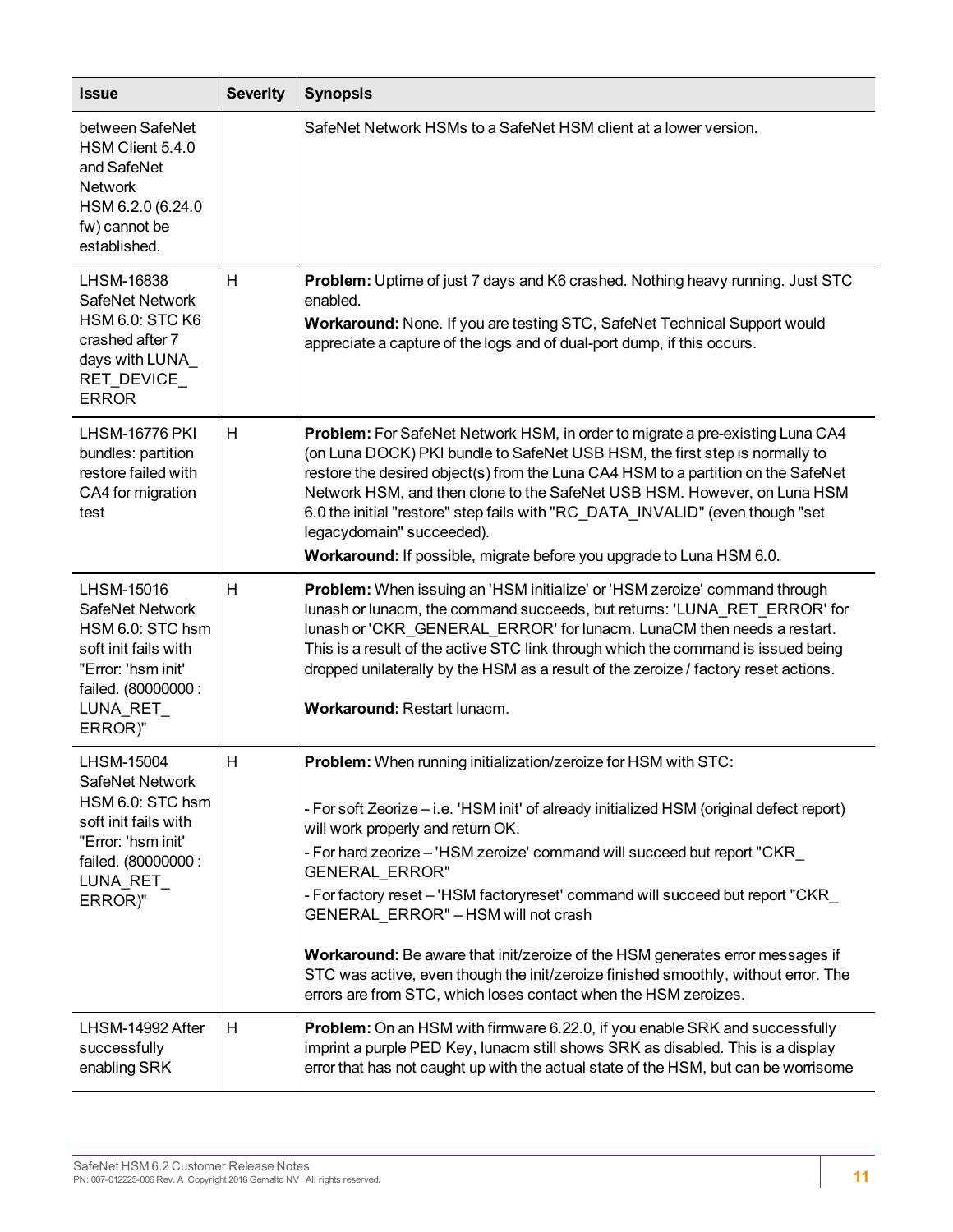| <b>Issue</b>                                                                                                                  | <b>Severity</b> | <b>Synopsis</b>                                                                                                                                                                                                                                                                                                                                                             |
|-------------------------------------------------------------------------------------------------------------------------------|-----------------|-----------------------------------------------------------------------------------------------------------------------------------------------------------------------------------------------------------------------------------------------------------------------------------------------------------------------------------------------------------------------------|
| lunacm reports<br>transport mode<br>disabled                                                                                  |                 | and might not be acceptable to an auditor.<br>Workaround: Restart lunacm to update the cache of hsm capabilities and policies.<br>The correct state of SRK is then visible.                                                                                                                                                                                                 |
| LHSM-14210<br>Performance loss<br>of RSA, ECDSA,<br>Digest, AES/DES3<br>and DSA                                               | H               | Problem: Comparing to SafeNet Network HSM 5.4, we have performance slow-<br>down on test cases with RSA, ECDSA, Digest, AES/DES3 (PE1746 is disabled)<br>and DSA. The range is about 5-10%. Detailes are attached as spreadsheets.<br>AES/DES3 with PE1746 Enabled have over 20% slowing down.<br>Workaround: None. If performance is critical, do not update at this time. |
| (LHSM-13408)<br>Diminished<br>performance after<br>upgrading to 6.22.0<br>firmware.                                           | H               | Problem: After upgrading the firmware on a SafeNet USB HSM to 6.22.0, HSM<br>performance is reduced.<br>Workaround: Run the ureset utility (located in the SafeNet HSM client root<br>directory) to reset the USB driver after performing the firmware upgrade.                                                                                                             |
| LHSM-11637<br>SafeNet USB HSM<br>performance<br>slowing down<br>around 50% with<br>ECC and ECDH,<br>etc.                      | H               | Problem: Comparing to release 5.4, SafeNet USB HSM release 6.0 performance<br>numbers are reduced with:<br>RSA Encrypt/Decrypt<br><b>ECDSA</b><br><b>ECDH</b><br><b>ECIES</b><br><b>HMAC</b><br><b>ARIA</b><br><b>KCDSA</b><br>Workaround: None. If performance is critical, do not update at this time.                                                                    |
| (LHSM-8424<br>MKS190409) The<br>PED client service<br>does not start on<br>Solaris 11 Sparc T-<br>5120 server.                | H               | <b>Problem:</b> The PED client service from 32-bit binaries does not start on Solaris 11<br>Sparc T-5120 server.<br><b>Workaround: None</b>                                                                                                                                                                                                                                 |
| (LHSM-8406)<br><b>MKS190450) Client</b><br>tools fail to detect<br>SafeNet USB HSM<br>on 'unplug and re-<br>plug' operations. | H               | Problem: When SafeNet USB HSM is unplugged and then re-plugged, the client<br>tools fail to detect it on Dell R710, Sun Fire v245 and Sparc T-5120 servers.<br><b>Workaround: None</b>                                                                                                                                                                                      |
| (LHSM-5804<br>MKS180345 and<br>170626) change of                                                                              | Н               | Problem: While testing remote backup with a single Remote PED case, it was<br>found that timeout happens during backing up. To complete a backup, pedtimeout3<br>value must increase in the configuration file. For the change to take effect, pedclient<br>and the client application must be restarted. Because peclient is shared with audit                             |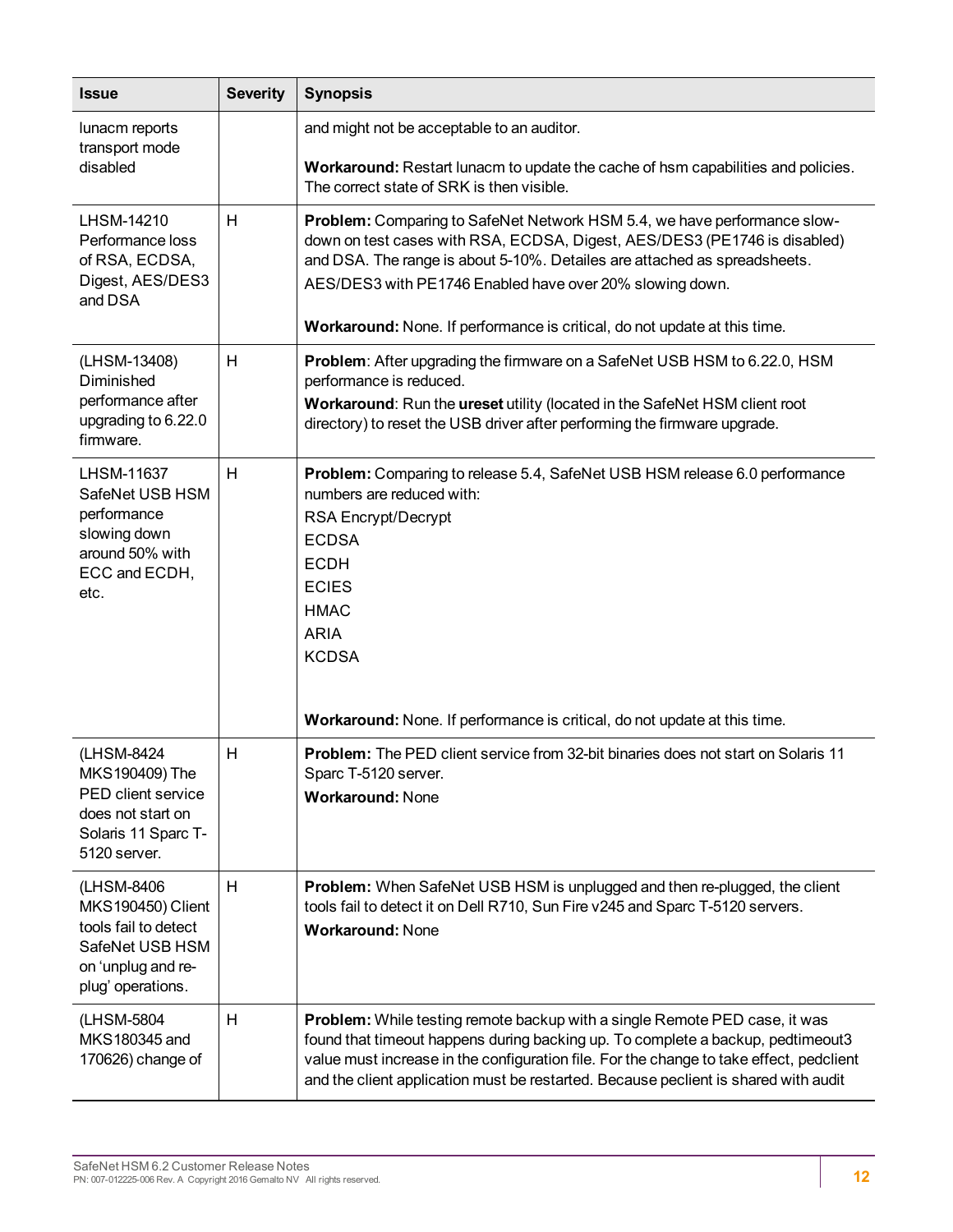| <b>Issue</b>                                                                                                       | <b>Severity</b> | <b>Synopsis</b>                                                                                                                                                                                                                                                                                                                                                                                                                      |
|--------------------------------------------------------------------------------------------------------------------|-----------------|--------------------------------------------------------------------------------------------------------------------------------------------------------------------------------------------------------------------------------------------------------------------------------------------------------------------------------------------------------------------------------------------------------------------------------------|
| PED related<br>timeout setting<br>requires pedclient<br>restarting, which<br>has impact on audit<br>logging        |                 | logging, restarting has an impact on audit logging. Pedclient should pick up the<br>change without restarting.<br>Workaround: None. For SafeNet PCI-E HSM, audit logging is affected when the<br>restart is performed. In SafeNet Network HSM, there is no provision to restart<br>pedclient, and therefore no way to make a timeout change effective.                                                                               |
| (LHSM-5797)<br>MKS182827)<br>SafeNet USB HSM<br>HA autorecovery<br>does not work                                   | H               | Problem: If you enable HA autorecovery on SafeNet USB HSM, members of the HA<br>group that go down might not be autorecovered when they come back online.<br>Workaround: Do not use the autorecover feature. If one of your HA members goes<br>down, restart your applications to manually restore the member.                                                                                                                       |
| LUC-705: Unable<br>to establish an<br>HTL connection<br>(UNIX/Linux)                                               | M               | Problem: Attempting to establish a host trust link (HTL) connection fails on UNIX<br>and Linux platforms.<br>Workaround: After generating the one-time token (OTT), wait for about 30 seconds<br>before transferring it to the client. Note that you must transfer the token before it<br>expires. Use the htl show command to view the OTT expiry time.                                                                             |
| LHSM-30091<br>SW shows an odd<br>character on the<br>Appliance's LCD<br>when displaying<br>system status<br>code.  | M               | Problem: The SafeNet Network HSM does not display the system status code<br>properly on the LCD screen.<br>Workaround: To view the system status code in LunaSH, run "status sysstat<br>show".                                                                                                                                                                                                                                       |
| <b>LHSM-29888 STC</b><br>firmware upgrade<br>fails                                                                 | M               | Problem: If you attempt to upgrade to firmware 6.24.0 and HSM policy 39 (Allow<br>Secure Trusted Channel) is enabled, the upgrade fails.<br>Workaround: Disable HSM policy 39 and re-attempt firmware upgrade.                                                                                                                                                                                                                       |
| <b>LHSM-27567 HA</b><br>slot performance is<br>slower than a single<br>slot over symmetric<br>key at big data size | M               | <b>Problem:</b> When encrypting a large data size with a symmetric key, encryption is<br>25% slower on an HA slot as compared to a single slot.<br>Workaround: If you notice a large performance slowdown on an HA slot for requests<br>of this type, perform these requests on a single slot.                                                                                                                                       |
| <b>LHSM-25763 STC</b><br>admin channel with<br>NULL_ENC fails to<br>verify spkg                                    | M               | <b>Problem:</b> If the STC admin channel is enabled with all the ciphers disabled, secure<br>package capability updates do not install.<br>Workaround: Enable at least one cipher.                                                                                                                                                                                                                                                   |
| LHSM-25676<br>Cannot run java on<br><b>HPUX</b>                                                                    | M               | Problem: You cannot run the SafeNet HSM 6.2 Java SDK with the HP-UX operating<br>system by default.<br>Workaround: SafeNet HSM Client 5.4 and below can run Java with HP-UX. You<br>can apply SafeNet HSM Client 5.4 files to make Java work with HP-UX through the<br>following steps:<br>1. With SafeNet HSM Client 5.4 installed, back up the following folders:<br>/opt/safenet/lunaclient/jsp<br>/opt/safenet/lunaclient/jcprov |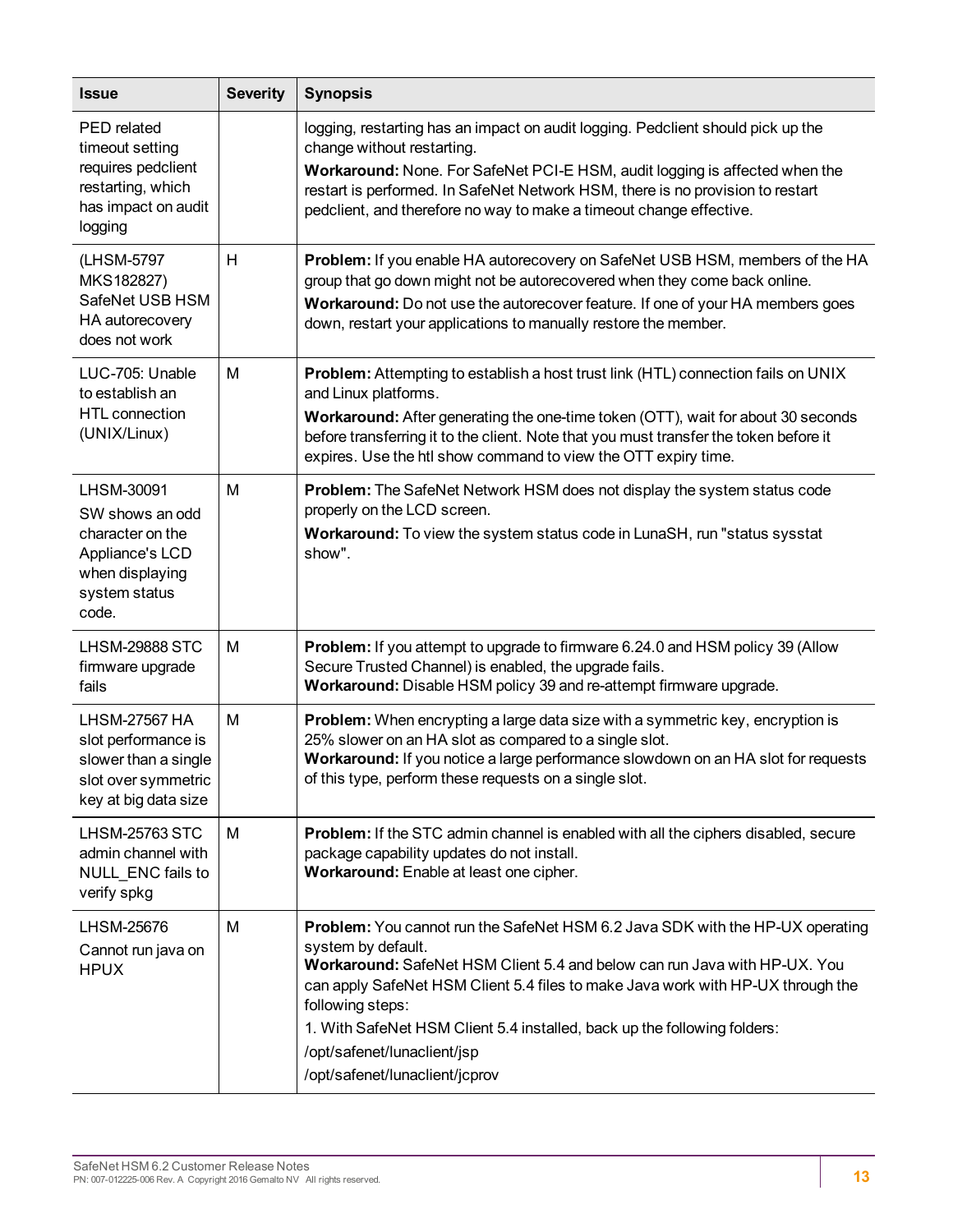| <b>Issue</b>                                                                                                                   | <b>Severity</b> | <b>Synopsis</b>                                                                                                                                                                                                                                                                                                                                                                                                                                                                                                                                                                                                                                                                                                                                                                                                                                    |
|--------------------------------------------------------------------------------------------------------------------------------|-----------------|----------------------------------------------------------------------------------------------------------------------------------------------------------------------------------------------------------------------------------------------------------------------------------------------------------------------------------------------------------------------------------------------------------------------------------------------------------------------------------------------------------------------------------------------------------------------------------------------------------------------------------------------------------------------------------------------------------------------------------------------------------------------------------------------------------------------------------------------------|
|                                                                                                                                |                 | 2. Uninstall SafeNet HSM Client 5.4.<br>3. Install SafeNet HSM Client 6.2.<br>4. Keep the 5.4 Luna Provider and Library in the <java home="">/jre/lib/ext directory<br/>5. Change the following settings in the /etc/Chrystoki.ini file by adding the bolded<br/>sections.<br/><math>Miss = \{</math><br/><math>PE1746</math>Enabled = 0;<br/>ToolsDir = /opt/safenet/lunaclient/bin;<br/>PartitionPolicyTemplatePath = /opt/safenet/lunaclient/data/partition<br/>policy templates;<br/>FunctionBindLevel = <math>2</math>;<br/>Presentation = <math>\{</math><br/>OneBaseSlotId = <math>1</math>;</java>                                                                                                                                                                                                                                         |
| LHSM-25244:<br>"error is c0000001,<br>RC MEMORY<br>ALLOCATION"<br>using NTLS with<br>STC HSM policy<br>39 ON                   | М               | Problem: If you use NTLS with HSM policy 39 (Allow Secure Trusted Channel) set<br>to ON, an error "c0000001, RC_MEMORY_ALLOCATION" sometimes appears.<br>Workaround: Exit and log back in to LunaCM. The error no longer displays.                                                                                                                                                                                                                                                                                                                                                                                                                                                                                                                                                                                                                 |
| <b>LHSM-25155 PPT</b><br>partition policy 37<br>stc is allowed to be<br>ON on create with<br>hsm policy 39 still<br><b>OFF</b> | M               | Problem: You can appear to set partition policy 37 (Force Secure Trusted Channel)<br>to ON in a partition policy template. This option should not be displayed; if you set a<br>partition policy template to ON, and then use the template to create a new partition,<br>the new partition has partition policy 37 set to OFF. You cannot set partition policy 37<br>to ON through a partition policy template, because this action would bypass proper<br>STC registration and risk lock out from the new partition.<br>Workaround: You must enable partition policy 37 manually for a newly created<br>partition following proper STC registration steps, outlined in the Secure Trusted<br>Channel chapter of the HSM Administration Guide.<br>Note that PPSO-style partitions only allow the partition SO to edit policies, not the<br>HSM SO. |
| <b>LHSM-25147</b><br>Adding snmp user<br>with special<br>characters in name<br>succeeds, but user<br>is invalid                | M               | <b>Problem:</b> If you use LunaSH to create an SNMP user with a hyphen (-) or<br>underscore $($ in the user name, the user is invalid.<br>Workaround: Avoid hyphens and underscores for SNMP user names. As a best<br>practice, use only letters and numbers.                                                                                                                                                                                                                                                                                                                                                                                                                                                                                                                                                                                      |
| LHSM-25081<br>Changing RPED<br>timeout value from<br>default 1800<br>seconds seems to<br>be ignored.                           | M               | <b>Problem:</b> Changing the remote PED timeout value from the default of 1800 seconds<br>has no effect.<br>Workaround: If the remote PED times out before you expected, re-connect the PED<br>server.                                                                                                                                                                                                                                                                                                                                                                                                                                                                                                                                                                                                                                             |
| LHSM-25049 HA                                                                                                                  | M               | Problem: When you set an HA member to standby, it still displays as "alive".                                                                                                                                                                                                                                                                                                                                                                                                                                                                                                                                                                                                                                                                                                                                                                       |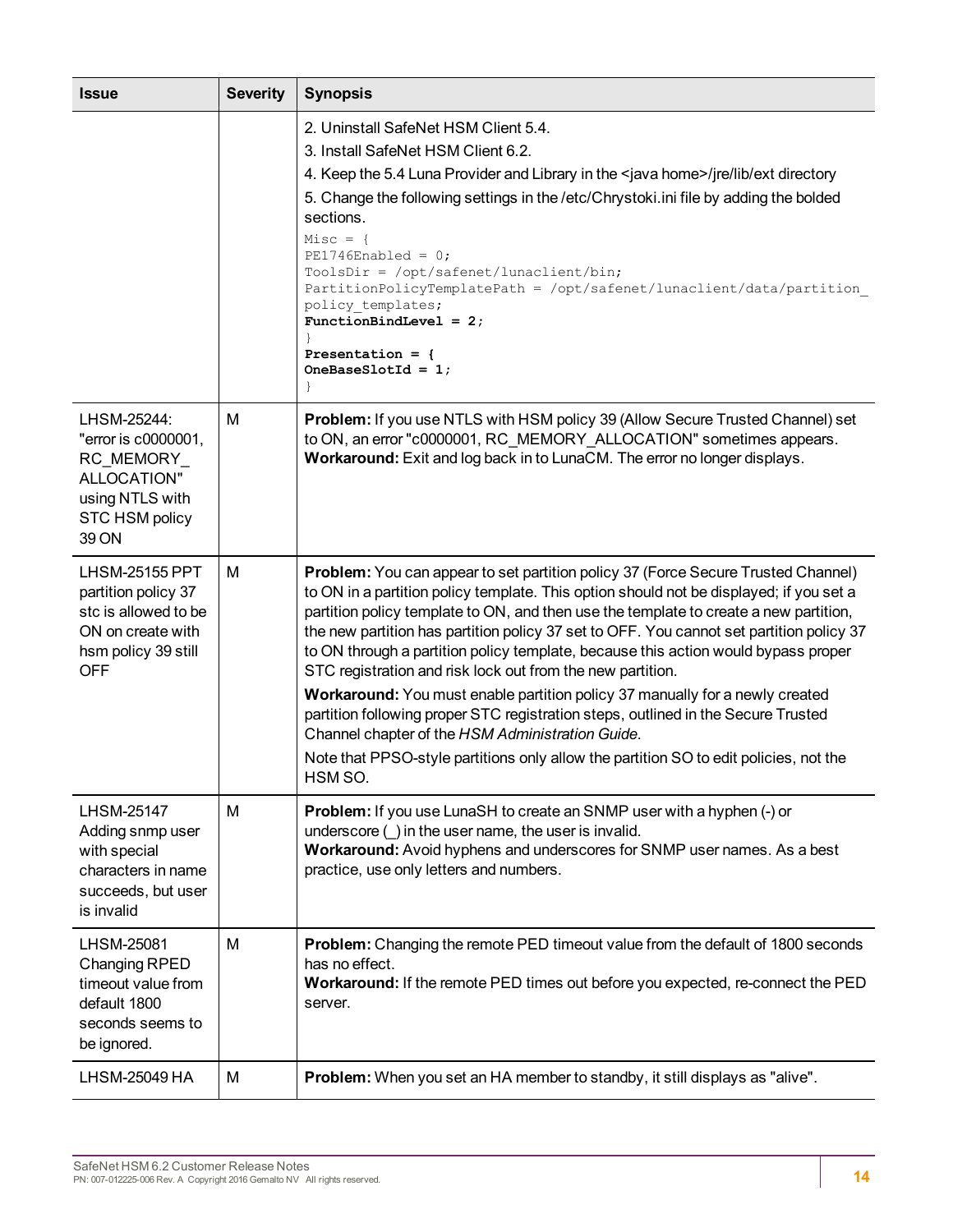| <b>Issue</b>                                                                                                                                    | <b>Severity</b> | <b>Synopsis</b>                                                                                                                                                                                                                                                                                                                                                                                                                                    |
|-------------------------------------------------------------------------------------------------------------------------------------------------|-----------------|----------------------------------------------------------------------------------------------------------------------------------------------------------------------------------------------------------------------------------------------------------------------------------------------------------------------------------------------------------------------------------------------------------------------------------------------------|
| <b>Standby Member</b><br>Shows Wrong<br><b>Status</b>                                                                                           |                 | Workaround: If you want to determine if an HA member is in standby mode, run the<br>LunaSH command "hsm information show" on that member. The "Crypto Operations<br>Requests" value does not increase as you send cryptographic requests to the<br>HA group.                                                                                                                                                                                       |
| LHSM-20625 DOC:<br>sysconf config<br>factoryReset will<br>fail to see HSM if<br>STC is ON.                                                      | M               | Problem: If you perform a factory reset with the STC policy on, the HSM is<br>unreachable from LunaSH.<br>Workaround: Make sure STC policy is turned off before performing a factory reset.<br>If you have a backup of the sysconf config before performing a factory reset with<br>STC on, you can restore the backup.                                                                                                                            |
| LHSM-20536 DOC:<br><b>Utilities Reference</b><br>Guide > CKdemo ><br>Using the ckdemo<br>Menu list is still<br>from $5.x$                       | M               | <b>Problem:</b> The CKDemo command list in the SafeNet HSM documentation is out of<br>date.<br>Workaround: If you need help with CKDemo, contact customer support.                                                                                                                                                                                                                                                                                 |
| LHSM-20393 cmu<br>selfsigncertificate<br>command fails for<br>SECP256K1 key<br>pair                                                             | М               | Problem: You cannot run "cmu selfsigncertificate" on an ECDSA key pair with the<br>curve secp256k.<br><b>Workaround: None.</b>                                                                                                                                                                                                                                                                                                                     |
| LHSM-19307<br>SafeNet<br><b>HSM Client DA</b><br>login utility with<br>STC: Able to open<br>and close multiple<br>sessions with the<br>same ID. | M               | Problem: In the SafeNet HSM Client 'salogin' utility with STC, you are able to open<br>multiple sessions with the same ID without any warning message; 'salogin' is unable<br>to close the sessions. This is because these sessions do not share login access as<br>each run of the utility is assigned a unique STC link.<br>Workaround: None. The 'salogin' utility is not currently compatible with STC.                                        |
| LHSM-19128<br>LunaSH command<br>'hsm information<br>reset' sometimes<br>fails                                                                   | M               | Problem: If, in LunaSH, you run "service stop sysstat" and then quickly run "hsm<br>information reset" the HSM Event Counters might not all be reset to zero.<br>Workaround: After running the two commands, run "hsm information show" to<br>check the HSM Event Counters. If any of the counters are above zero, run "service<br>status sysstat" to ensure that sysstat is stopped, then re-run "hsm information<br>reset".                      |
| LHSM-19089 ppso<br>audit role unlock<br>displays wrong<br>message                                                                               | M               | <b>Problem:</b> If after three failed attempts to login the PPSO Auditor role in LunaCM, you<br>wait 60 seconds and login with the correct credentials, LunaCM displays an<br>inaccurate warning that the Auditor is locked. In fact, the command succeeds and<br>the Auditor is not locked.<br><b>Workaround:</b> This is a display issue, and can be ignored. If you want to confirm the<br>state of the Auditor, run "role show -name Auditor". |
| <b>LHSM-18991</b><br>lunacm 'help audit<br>export' does not                                                                                     | M               | Problem: The "help audit export" command in LunaCM does not work and instead<br>runs "audit export."<br>Workaround: Refer to SafeNet HSM documentation for information on the "audit"                                                                                                                                                                                                                                                              |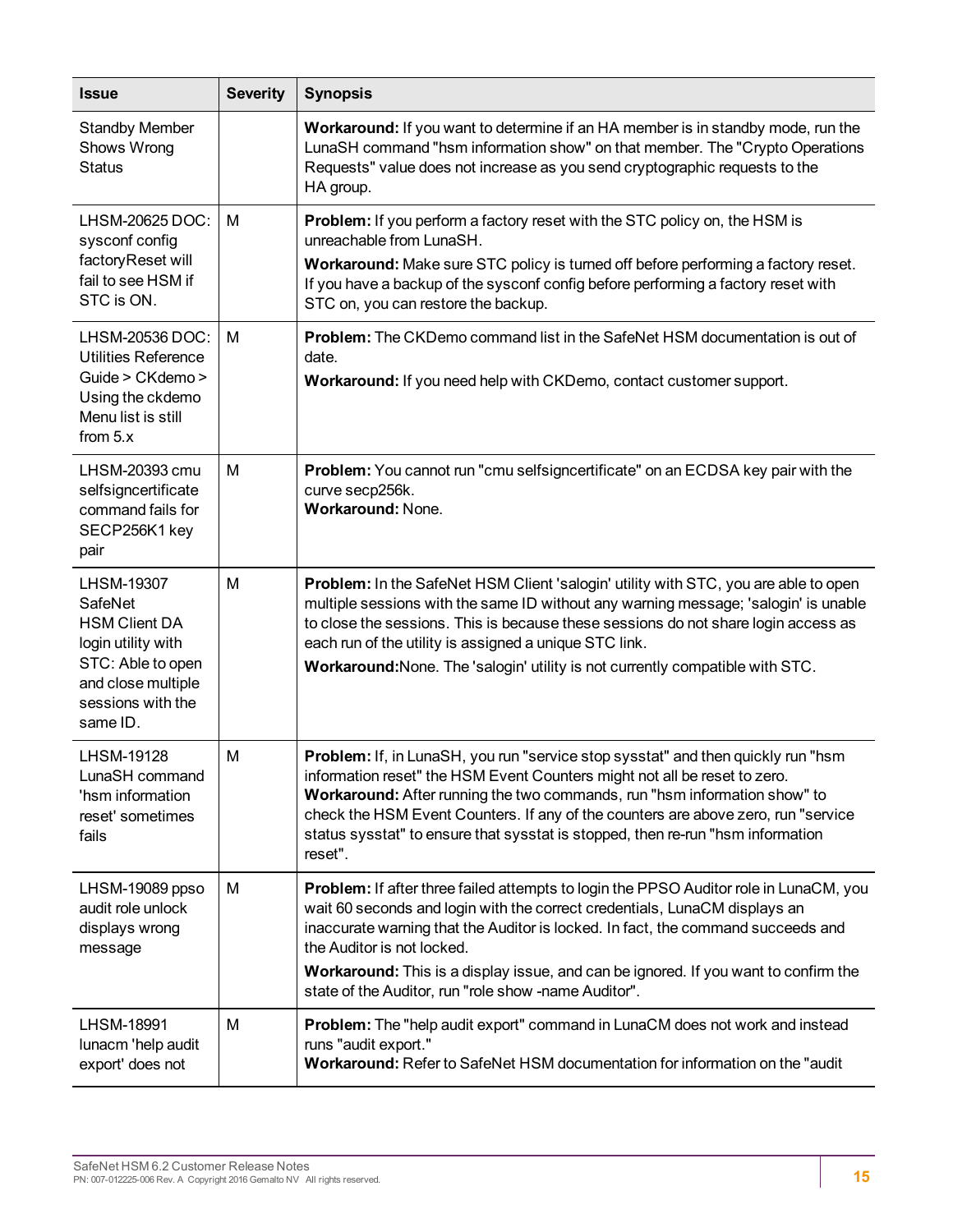| <b>Issue</b>                                                                                                                                                    | <b>Severity</b> | <b>Synopsis</b>                                                                                                                                                                                                                                                                                                        |
|-----------------------------------------------------------------------------------------------------------------------------------------------------------------|-----------------|------------------------------------------------------------------------------------------------------------------------------------------------------------------------------------------------------------------------------------------------------------------------------------------------------------------------|
| work on SafeNet<br><b>USB HSM/SafeNet</b><br><b>PCI-E HSM</b>                                                                                                   |                 | export" command.                                                                                                                                                                                                                                                                                                       |
| LHSM-18380<br>lunacm HA API<br>extension<br>commands do not<br>work in FIPS mode,<br>6.22.x firmware                                                            | M               | <b>Problem:</b> The lunacm HA API extension commands do not work with 6.22.0 or<br>above firmware in FIPS mode.<br>Workaround: Use ckdemo to manually generate an RSA 186-3 or aux prime 2048 bit<br>keypair on one slot, clone the keypair to the other slot, and then use ckdemo to<br>initialize HA on either slot. |
| <b>LHSM-18348 HTL</b><br>generation of ott<br>does not put the<br>token into the non-<br>admin lush_files<br>directory                                          | M               | Problem: If you login as a non-default admin user such as manager, and generate an<br>OTT file for HTL, the OTT is placed in /home/admin/lush_files instead of the directory<br>for the current admin user.<br>Workaround: None. Only the admin user can store the token when OTT is<br>generated.                     |
| LHSM-18312<br>SafeNet Network<br>HSM 6.0: STC with<br>HA haonly and<br>1746 enabled in the<br>client fails with<br>(CKR_DATA_<br>LEN_RANGE) on<br>C_EncryptInit | M               | Problem: If HA-only is set, STC fails if you attempt to enable PE1746 usage.<br>Workaround: When using STC, either avoid using HA-only, or avoid specifying<br>PE1746.                                                                                                                                                 |
| LHSM-18310 'ped<br>connect' doesn't<br>work with G5Base<br>FW 6.0.8 and 6.2.3                                                                                   | M               | Problem: With SafeNet USB HSM having firmware 6.0.8 or 6.2.3, 'ped connect'<br>command in lunacm returns No Error but the PED ID is set to 1. On the PedServer<br>side, however, the "Client Information:" shows "Not Available".<br>Workaround: Update firmware to 6.10.x or newer.                                   |
| <b>LHSM-18302 STC</b><br>Status command is<br>displaying incorrect<br>current key life<br>value when<br>executed in SO<br>owned partition.                      | М               | <b>Problem:</b> The STC key life, as shown by the STC status command is too small by<br>several orders of magnitude.<br>Workaround: None.                                                                                                                                                                              |
| LHSM-18299<br>Confusing "hsm stc<br>status" information<br>for admin channel.                                                                                   | M               | Problem:<br>[sa97] lunash: > hsm changePo - po 39 - v 1<br>'hsm changePolicy' successful.<br>Policy Allow Secure Trusted Channel is now set to value: 1 Command Result : 0<br>(Success)<br>[sa97] lunash:>hsm stc status<br><b>HSM STC: Enabled</b><br>Enabled: No                                                     |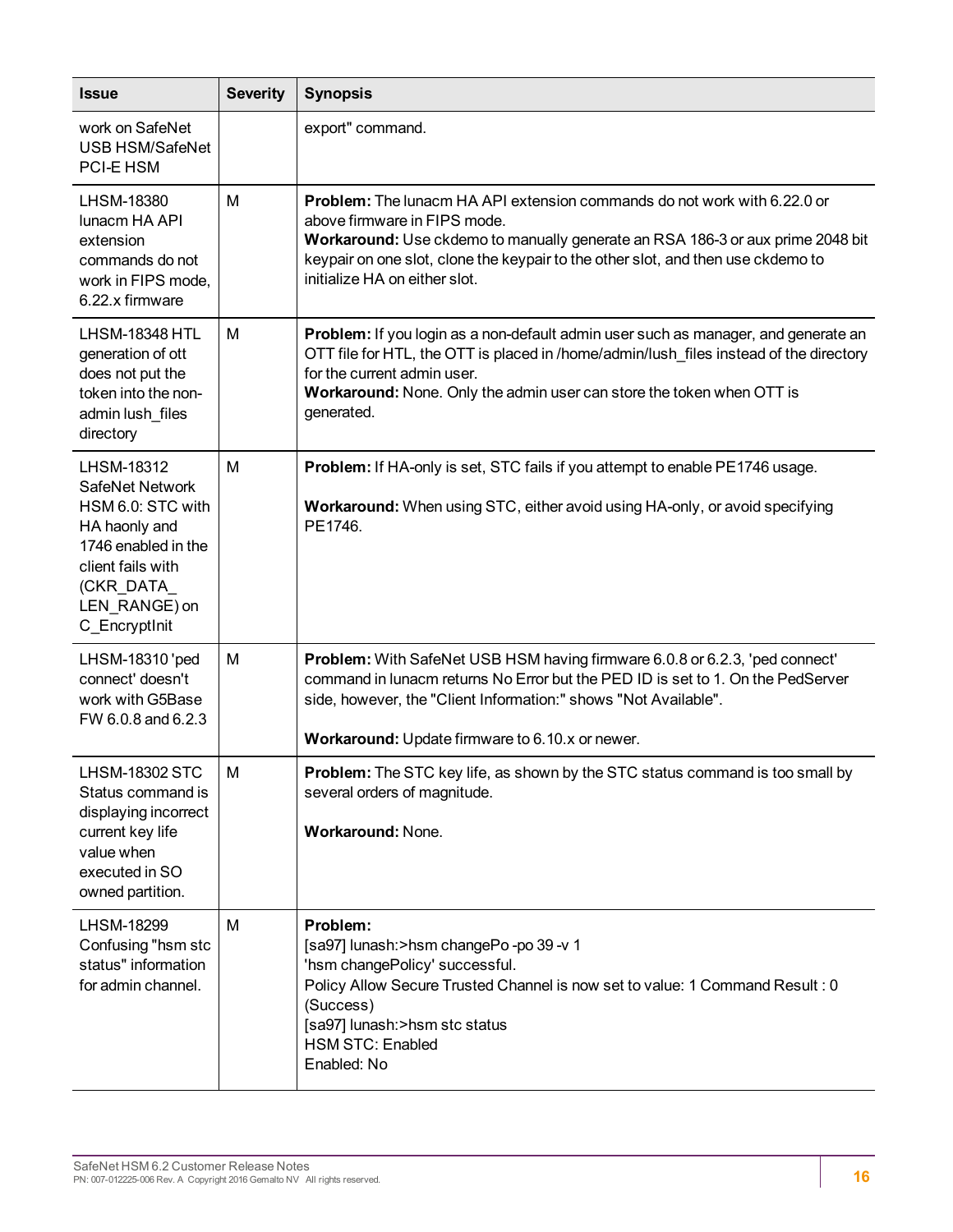| <b>Issue</b>                                                                                                                                                               | <b>Severity</b> | <b>Synopsis</b>                                                                                                                                                                                                                                                                                                                                                                                                                                                                                                   |
|----------------------------------------------------------------------------------------------------------------------------------------------------------------------------|-----------------|-------------------------------------------------------------------------------------------------------------------------------------------------------------------------------------------------------------------------------------------------------------------------------------------------------------------------------------------------------------------------------------------------------------------------------------------------------------------------------------------------------------------|
|                                                                                                                                                                            |                 | <b>Workaround:</b> Be aware that the first instance does not really deal with enabling, but<br>rather with whether the policy is set or not, so "HSM STC: Enabled" should say<br>"HSM STC: Allowed".<br>The second "Enabled: No" is the STC admin channel turned on or off by command.<br>We will try to make it less confusing in future.                                                                                                                                                                        |
| <b>LHSM-18295</b><br>RemotePED: G5<br>with legacy fw and<br>SA can not share<br>the same remote<br><b>PED</b>                                                              | М               | <b>Problem:</b> A SafeNet Network HSM with firmware 6.22.0 and above cannot share a<br>remote PED with a G5 with legacy 6.21.0 firmware.<br>Workaround: Upgrade the firmware on both devices to 6.22.2 or above.                                                                                                                                                                                                                                                                                                  |
| LHSM-18283<br>pedclient relies on<br>deprecated net-<br>tools package                                                                                                      | M               | <b>Problem:</b> When installing the 6.0.0 SafeNet HSM Client on a CentOS 7.1 system<br>with a minimal install, the pedclient fails to start; the ifconfig and various other<br>system commands have been deprecated and are not installed by default.<br>Workaround: yum -y install net-tools                                                                                                                                                                                                                     |
| <b>LHSM-18281</b><br>'token backup init'<br>command failed<br>due to LUNA<br>RET_INVALID_<br>ENTRY_TYPE                                                                    | M               | Problem: The first 'token backup init' command after 'token backup factory Reset'<br>always fails with LUNA_RET_INVALID_ENTRY_TYPE. However, the second<br>'token backup init' command succeeds.<br>Workaround: Repeat the command.                                                                                                                                                                                                                                                                               |
| <b>LHSM-18231</b><br><b>Updating "Ignore</b><br><b>Idle Connection</b><br>Timeout" by<br>'pedClient mode<br>config set'<br>command changes<br>"Idle Connection<br>Timeout" | M               | Problem: Attempting to to enable "Ignore Connection Time out" but the setting of<br>"Idle Connection Timeout (seconds)" is updated instead.<br>Workaround: Edit the config file manually (contact Technical Support).                                                                                                                                                                                                                                                                                             |
| LHSM-18230<br>CKR FUNCTION<br>FAILED for 'par crp<br>-I user_PCI'<br>command after<br>PED has been<br>switched from<br>remote to local                                     | М               | Problem:<br>1. Initialize HSM.<br>2. Generate RPV.<br>3. Connect the Remote PED. Verify the connection via PedServer.<br>4. Initialize HSM and create a user partition.<br>5. Disconnect the Remote PED. Verify the [dis] connection via PedServer.<br>6. Initialize HSM and create a user partition.<br>lunacm:>par crp -l user_PCI<br>Please attend to the PED.<br>Error in execution: CKR_FUNCTION FAILED.<br>Command Result: 0x6 (CKR_FUNCTION_FAILED)<br><b>Workaround:</b> Exit lunacm and relaunch lunacm. |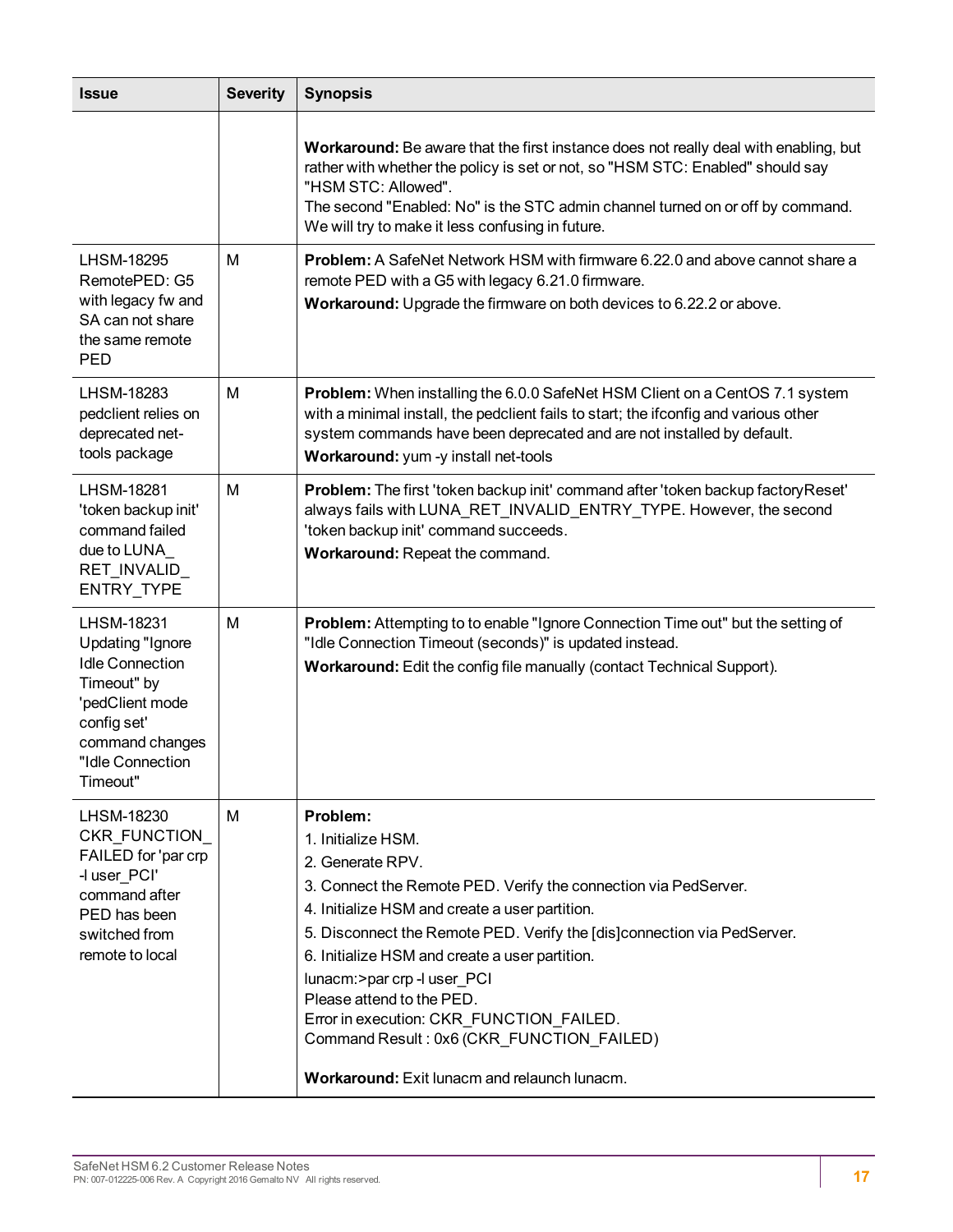| <b>Issue</b>                                                                                                                                                    | <b>Severity</b> | <b>Synopsis</b>                                                                                                                                                                                                                                                                                                                                                                                                                                                                                                                                                                                                                                                                                                                                                      |
|-----------------------------------------------------------------------------------------------------------------------------------------------------------------|-----------------|----------------------------------------------------------------------------------------------------------------------------------------------------------------------------------------------------------------------------------------------------------------------------------------------------------------------------------------------------------------------------------------------------------------------------------------------------------------------------------------------------------------------------------------------------------------------------------------------------------------------------------------------------------------------------------------------------------------------------------------------------------------------|
| LHSM-18096<br>Remote PED does<br>not work with<br>SafeNet Backup<br>HSM attached to a<br>SafeNet Network                                                        | M               | Problem: The PED for the SafeNet Backup HSM can be successfully<br>disconnected, but when connecting to the Remote PED, gets 0X300207 (Unknown<br>ResultCode value) error.<br>Workaround: Update the SafeNet Backup HSM firmware to version 6.10.9.                                                                                                                                                                                                                                                                                                                                                                                                                                                                                                                  |
| <b>HSM</b><br>LHSM-18031<br>Cannot change<br>legacy CU<br>challenge when<br>partition activation<br>policy set                                                  | M               | Problem: For PED-auth SafeNet Network HSM, cannot change legacy CU<br>challenge when partition activation policy is set.<br>Workaround: Switch the activation policy off before changing the Crypto User<br>challenge secret:<br>lunash: > partition changepolicy - policy 22 - value 0 - partition mypar1<br>'partition changePolicy' successful.<br>Policy "Allow activation" is now set to: 0<br>Command Result: 0 (Success)<br>lunash: > partition changepw - partition mypar1 - cu - oldpw / W5W4dLbAWKLGCxW -<br>newpw cuserpin SafeNet PED operation required to activate partition on HSM - use<br>User or Partition Owner (black) PED key.<br>'partition changePw' successful.<br>lunash: > partition changepolicy - policy 22 - value 1 - partition mypar1 |
| LHSM-17804<br>SafeNet Network<br><b>HSM 6.0: HA</b><br>manual sync fails<br>with 'ha sync-g<br><group>' if -<br/>password<br/>parameter is not<br/>used</group> | M               | Problem: HA manual sync fails if password parameter is not provided.<br>Workaround: Provide the password at the command line.                                                                                                                                                                                                                                                                                                                                                                                                                                                                                                                                                                                                                                        |
| LHSM-17755 and<br><b>LHSM-14857</b><br>Lunacm "partition<br>clone" logs out<br>current user after<br>successful OR<br>unsuccessful<br>operation.                | M               | Problem: After logging in CO and cloning objects, the CO is logged out of the current<br>working slot for no apparent reason.<br>Workaround: Log in again.                                                                                                                                                                                                                                                                                                                                                                                                                                                                                                                                                                                                           |
| <b>LHSM-17181</b><br>LunaCM: par ar r<br>didn't handle<br>properly with -<br>replace option                                                                     | M               | Problem:<br>1. have couple of objects pre-created in the user partition<br>2. restore from backup with -replace option turned on<br>3. expecting the existing objects will be deleted, then replaced with the backup<br>objects.<br>4. it turns out, the restore process just skips the existing objects without replacing<br>them.                                                                                                                                                                                                                                                                                                                                                                                                                                  |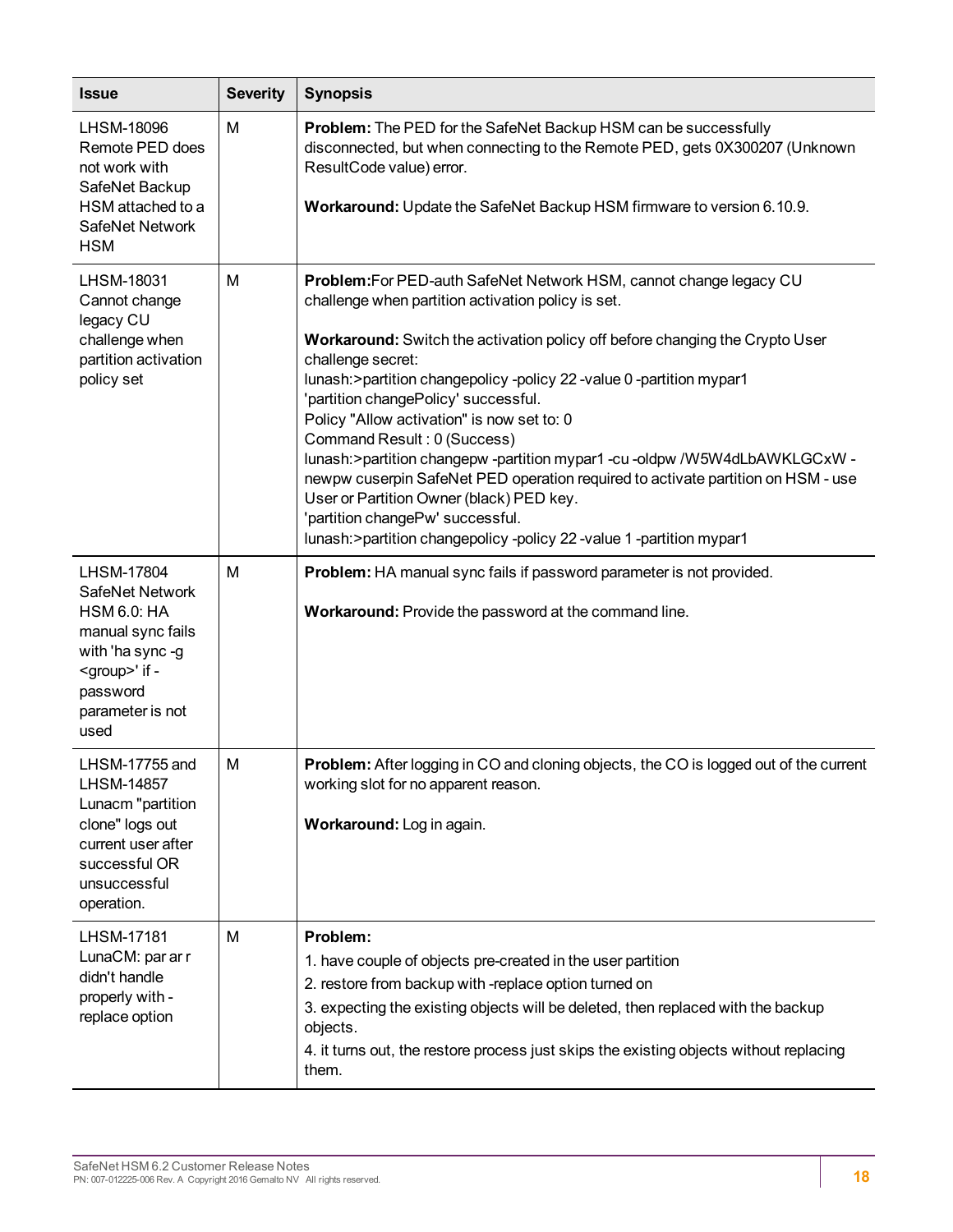| <b>Issue</b>                                                                                                  | <b>Severity</b> | <b>Synopsis</b>                                                                                                                                                                                                                                                                                                                                                                                                                                                                                                                                                                                                                                 |
|---------------------------------------------------------------------------------------------------------------|-----------------|-------------------------------------------------------------------------------------------------------------------------------------------------------------------------------------------------------------------------------------------------------------------------------------------------------------------------------------------------------------------------------------------------------------------------------------------------------------------------------------------------------------------------------------------------------------------------------------------------------------------------------------------------|
|                                                                                                               |                 | Workaround: If in doubt, delete objects on the target partition before restoring from<br>archive.                                                                                                                                                                                                                                                                                                                                                                                                                                                                                                                                               |
| LHSM-16825<br>Lunacm: partition<br>archive backup -<br>slot remote does<br>not work                           | M               | Problem: "partition archive backup - slot remote" command returns "(invalid<br>arguments)" error, regardless of options that are provided.<br>Workaround: None.                                                                                                                                                                                                                                                                                                                                                                                                                                                                                 |
| LHSM-16315 HA:<br>ha sync up with<br>PKI bundle not<br>performed with two<br>members one<br>having 0 objects. | M               | Problem:<br>1. Pre-deploy, then deploy SafeNet USB HSMs, have two SafeNet USB HSMs from<br>each SafeNet Network HSM<br>2. Assign each G5 bundle to the same client<br>3. From client, create HA group using both partitions from PKI bundles.<br>4. Create some objects in one HA member and leave the other one with 0 objects in<br>it.<br>5. Order synchronization of the objects within the HA group, get "No synchronization<br>performed/needed".<br>6. Remove the 0 object member from HA group and add it back in, then attempt sync<br>again. Same result, "no sync performed".<br>Workaround: None. HA is not working for PKI bundle. |
| LHSM-16311 When<br>enable bonding<br>false negative error<br>message                                          | M               | <b>Problem:</b> When port bonding is enabled, the dialog returns an error like:<br>Error adding address 172.20.10.179 for bond0.<br>Workaround: Ignore. Bonding is successful, despite the spurious error.                                                                                                                                                                                                                                                                                                                                                                                                                                      |
| <b>LHSM-16238 PKI</b><br>bundle: token pki<br>resetPin failed with<br>creating challenge                      | M               | Problem: For SafeNet USB HSMs connected to SafeNet Network HSM:<br>FW 6.22.0 - has the challenge created in the PED screen, but after pressing Enter on<br>the PED, got message "Failed to create new challenge!" in the lunash.<br>FW 6.2.4 - failed the resetPin right away without displaying the new challenge in the<br>PED.<br>Workaround: If necessary to change the challenge secret on a PKI bundle SafeNet<br>USB HSM, temporarily attach the SafeNet USB HSM to a SafeNet HSM Client host<br>computer, perform the operation in lunacm, and then return the SafeNet USB HSM to<br>the SafeNet Network HSM.                           |
| LHSM-16237<br>partition backup<br>append replace<br>does not work                                             | M               | <b>Problem:</b> Backing up a partition to SafeNet USB HSM and then attempting to back it<br>up again to the same partition with the append and replace options, no items are<br>backed up, they are just skipped.<br>Workaround: Avoid using the "append" and "replace" options in the same<br>command.                                                                                                                                                                                                                                                                                                                                         |
| <b>LHSM-15991 PKI</b><br>bundle: Failed to<br>deploy token pki on<br>FW 6.10.1                                | M               | Problem:<br>1. Predeployed the SafeNet USB HSM with FW 6.10.1<br>2. Performed the changepin operation<br>3. Deploy fails with "Can not locate the token".<br>Workaround: None.                                                                                                                                                                                                                                                                                                                                                                                                                                                                  |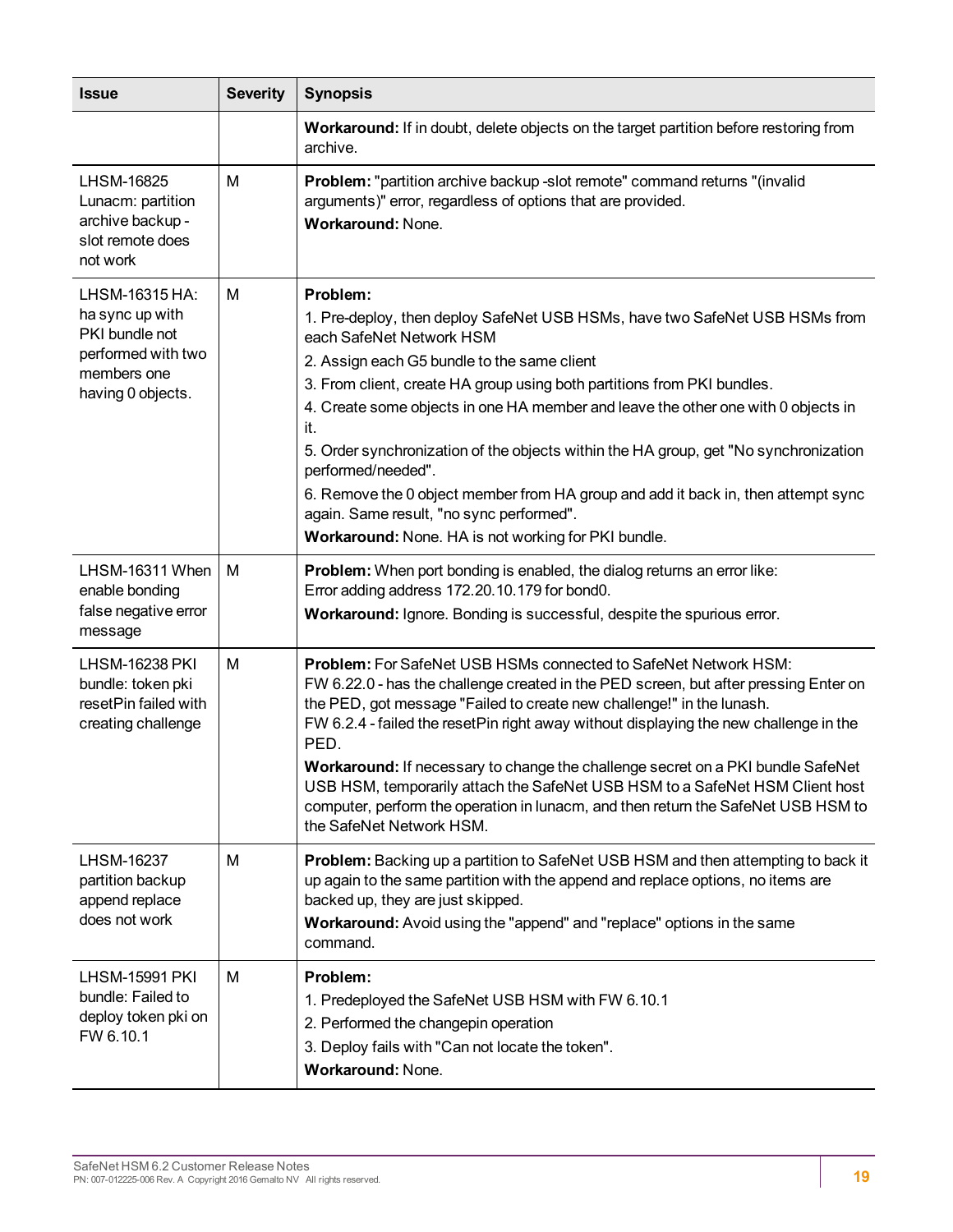| <b>Issue</b>                                                                                                                                                                                             | <b>Severity</b> | <b>Synopsis</b>                                                                                                                                                                                                                                                                                                                                                                                                                                                                                                                                                                                                                                                                                                                                      |
|----------------------------------------------------------------------------------------------------------------------------------------------------------------------------------------------------------|-----------------|------------------------------------------------------------------------------------------------------------------------------------------------------------------------------------------------------------------------------------------------------------------------------------------------------------------------------------------------------------------------------------------------------------------------------------------------------------------------------------------------------------------------------------------------------------------------------------------------------------------------------------------------------------------------------------------------------------------------------------------------------|
| <b>LHSM-15975 PKI</b><br>bundle: token<br>active failed in<br>lunash after<br>deactive from<br>SafeNet HSM<br>client                                                                                     | M               | Problem: On SafeNet Network HSM 6.0, with attached SafeNet USB HSM having<br>$f/w$ 6.22.0:<br>1. Assigned the PKI token (the SafeNet USB HSM) to client<br>2. Deactivated the token<br>3. When activated from lunash, failed with error code 65535.<br>Workaround: None. But the activation from lunash was observed to work for<br>firmware 6.2.4                                                                                                                                                                                                                                                                                                                                                                                                   |
| LHSM-15964<br>SafeNet Network<br>HSM 6.0: sysconf<br>config factoryReset<br>complains of 'hsm<br>[4411]: Unable to<br>locate client token<br>library configured in<br>'ClientTokenLib' if<br>STC enabled | M               | Problem: With STC enabled, perform a "sysconf config factory Reset -s all -f"<br>lunash does not see the hsm.<br>Workaround: Restore previous configuration with<br>lunash: > sysconf config restore -s all -fi < config filename > .tar.gz.                                                                                                                                                                                                                                                                                                                                                                                                                                                                                                         |
| LHSM-15960 "sysc<br>ssh device eth1"<br>hung on bonded<br>NIC (PED-auth<br>SafeNet Network<br>HSM)                                                                                                       | M               | <b>Problem:</b> On a PED-authenticated SafeNet Network HSM with bonded Ethernet<br>ports, run "sysconf ssh device eth1". The command hangs, with no return.<br>Workaround: Close the SSH terminal session and start again.                                                                                                                                                                                                                                                                                                                                                                                                                                                                                                                           |
| <b>LHSM-15417 PKI</b><br>bundle: token pki<br>update capability<br>broken                                                                                                                                | M               | <b>Problem:</b> The command 'token pki update capability' is broken, returning RC_FILE_<br>ERROR.<br>Workaround: Disconnect the SafeNet USB HSM from the SafeNet Network HSM<br>appliance, and connect to a SafeNet HSM Client computer. Use lunacm to apply the<br>capability update. Return the updated SafeNet USB HSM to its place connected to<br>the SafeNet Network HSM appliance for PKI Bundle operation.                                                                                                                                                                                                                                                                                                                                   |
| <b>LHSM-15017</b><br>'sysconf regenCert'<br>returns 'ERROR.<br>Partition named<br>"Cryptoki User" not<br>found'                                                                                          | M               | <b>Problem:</b> When running an ordinary 'sysconf RegenCert' the dialog talks about<br>being unable to find Cryptoki User partition, which would be expected if running a<br>'sysconf hwregencert'.<br>Workaround: Ignore.                                                                                                                                                                                                                                                                                                                                                                                                                                                                                                                           |
| LHSM-14848 hsm<br>init from lunacm on<br>a PED-auth HSM<br>should warn when<br>password and<br>domain are<br>provided                                                                                    | М               | Problem: For a PED-authenticated SafeNet HSM with older firmware, if you offer a<br>password or domain when initializing, you are told that they are being ignored. On a<br>PED-authenticated HSM with firmware 6.22.0, if both pw and domain are provided,<br>the initialization just works, but without notifying about ignored parameters.<br>However, if an unnecessary password is provided, but the unnecessary domain is<br>not provided, the command simply fails. It should not.<br>Workaround: When initializing a PED-authenticated SafeNet HSM with lunacm:><br>hsm init, DO NOT provide password, domain, or default domain. Simply run the<br>command "hsm init -label <some label="">" and respond to the SafeNet PED prompts.</some> |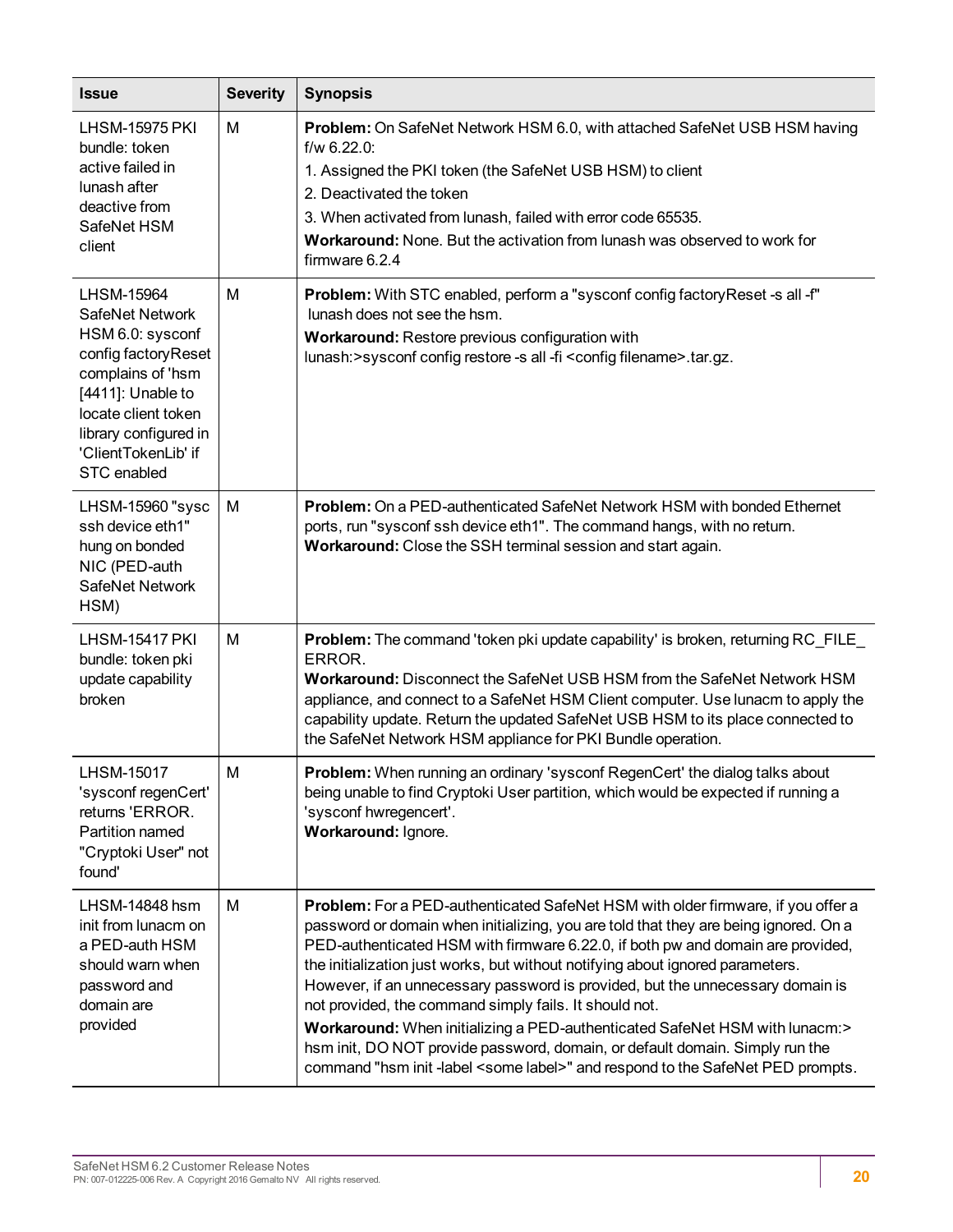| <b>Issue</b>                                                                                                                                       | <b>Severity</b> | <b>Synopsis</b>                                                                                                                                                                                                                                                                                                                                                                                                                                                                                |
|----------------------------------------------------------------------------------------------------------------------------------------------------|-----------------|------------------------------------------------------------------------------------------------------------------------------------------------------------------------------------------------------------------------------------------------------------------------------------------------------------------------------------------------------------------------------------------------------------------------------------------------------------------------------------------------|
| LHSM-14761<br>CKR_DEVICE_<br><b>ERROR</b> during<br>RC4 key gen                                                                                    | M               | Problem: Key gen (CKM_RC4_KEY_GEN) fails with a CKR_DEVICE_ERROR<br>and renders the HSM unresponsive. The same HSM/test combination ran for weeks<br>without issue.<br>Workaround: Restart the HSM. This is a very rare occurrence, and a fix is being                                                                                                                                                                                                                                         |
|                                                                                                                                                    |                 | tested.                                                                                                                                                                                                                                                                                                                                                                                                                                                                                        |
| LHSM-14333<br>SafeNet Network<br>HSM 6.0: HA using<br>java does not<br>recover and does<br>not terminate/clean<br>up session                       | М               | Problem: Setup: Two SafeNet Network HSM appliances<br>Java with HA HAOnly<br>1. Run jMultitoken<br>2. Shut down the interface of 1 member<br>3. After four attempts at recovering, restart the interface (notice the error code of<br>0xC0000102<br>4. After reaching max retries, perform manual recover<br>The client sets up a session with the appliance but HA is never recovered.<br>Workaround: Reboot.                                                                                 |
| (LHSM-13949)<br>Long pauses (5<br>minutes) during<br>SFF restore of<br>existing objects                                                            | M               | Problem: When restoring existing objects from an SFF token to an SA partition,<br>existing objects are found and skipped, as expected, every 5-6 seconds or so.<br>However, on occasion, there may be a lengthy pause (5 minutes or so), between<br>objects.<br>Workaround: None. If you notice a pause, please be patient.                                                                                                                                                                    |
| LHSM-13421<br>Changing logpath<br>of audit log while<br>services stopped<br>causes SafeNet<br>USB HSM to not<br>respond when<br>services restarted | M               | <b>Problem:</b> Logged in as the Auditor, set log level to log nothing.<br>Stopped the SafeNet HSM client services - HTL, SNMP, PED Server.<br>Renamed the "logtest" directory to something else.<br>Restarted the 3 services stopped earlier.<br>At this point the SafeNet USB HSM froze with its green light on. I couldn't get it back<br>to life without a ureset.<br>Definitely an unlikely edge case, but interesting.<br>Workaround: Perform ureset to get SafeNet USB HSM going again. |
| <b>LHSM-12575</b><br>Running ssh lush<br>commands<br>immediately after<br>port bonding forces<br>bonding in Fault-<br>Tolerance                    | M               | Problem: Calling any lunash commands immediately after bonding enable or disable<br>causes bonding to go into Fault-Tolerance mode causing unexpected behavior.<br><b>Workaround: None.</b>                                                                                                                                                                                                                                                                                                    |
| LHSM-11659 First<br>hsm login after<br>tamper is ignored                                                                                           | м               | Problem: Tamper a SafeNet Network HSM.<br>Reboot.<br>Perform hsm login - I and get "success" from lunash.<br>Note that the hsm still isn't really logged in, and requires a second login before I can<br>do things that require SO authentication.<br>Workaround: After a tamper event, perform 'hsm login' twice.                                                                                                                                                                             |
| (LHSM-10615)<br>KSP does not                                                                                                                       | М               | Problem: KSP is only logging failures. It should also record successes, for auditing<br>purposes.                                                                                                                                                                                                                                                                                                                                                                                              |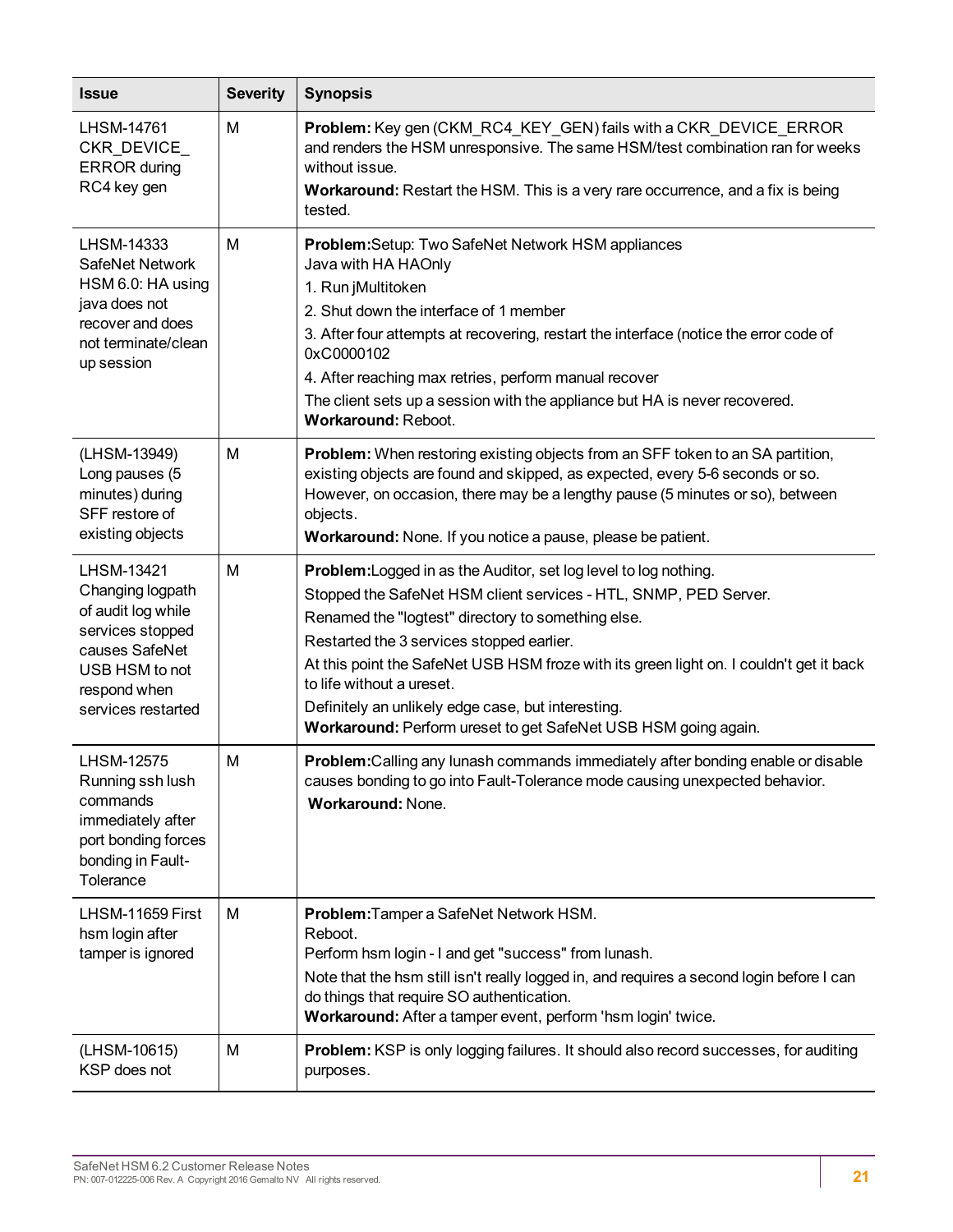| <b>Issue</b>                                                                                                                    | <b>Severity</b> | <b>Synopsis</b>                                                                                                                                                                                                                                                                                                                                                                                                                                                                                                                                                                                                                                                                                                                                                                                                                                                                                                                                                                                        |
|---------------------------------------------------------------------------------------------------------------------------------|-----------------|--------------------------------------------------------------------------------------------------------------------------------------------------------------------------------------------------------------------------------------------------------------------------------------------------------------------------------------------------------------------------------------------------------------------------------------------------------------------------------------------------------------------------------------------------------------------------------------------------------------------------------------------------------------------------------------------------------------------------------------------------------------------------------------------------------------------------------------------------------------------------------------------------------------------------------------------------------------------------------------------------------|
| record success<br>messages                                                                                                      |                 | Workaround: None.                                                                                                                                                                                                                                                                                                                                                                                                                                                                                                                                                                                                                                                                                                                                                                                                                                                                                                                                                                                      |
| (LHSM-10594)<br>KSP unable to set<br>usage limits                                                                               | M               | Problem: kspcmd.exe has an option to specify a usage limit. The command appears<br>to work and generates a registry entry that sets the limit specified for any key created<br>via KSP (i.e. CA, etc.). However, when keys/certs are created via CA, the KSP log<br>records error CKR_ATTRIBUTE_TYPE_INVALID. Reviewing the keys attributes in<br>ckdemo does not show attributes CKA_USAGE_LIMIT or CKA_USAGE_COUNT.<br>Without these set, the keys can be used an infinite number of times.<br>Workaround: After creating your CA, or after every renewal, launch ckdemo and<br>manually add the usage limit attribute.                                                                                                                                                                                                                                                                                                                                                                              |
| (LHSM-10162) No<br>way to put SafeNet<br>Backup HSM into<br>FIPS approved<br>operation mode on<br>SafeNet Network<br><b>HSM</b> | M               | Problem: SafeNet Backup HSM with firmware 6.10.2 is undergoing FIPS<br>evaluation.<br>To conform to FIPS evaluation, it must be used in FIPS approved operation mode.<br>By default this HSM policy is OFF. There is no way to turn it on via lunash.<br>Workaround: Connect the Backup HSM to a standalone host computer and use<br>lunacm to change the policy, then reconnect the Backup HSM to the SafeNet<br>Network HSM. Or perform remote backup.                                                                                                                                                                                                                                                                                                                                                                                                                                                                                                                                               |
| (LHSM-10161)<br>token backup show<br>needs to show<br>whether Backup<br><b>HSM</b> is in FIPS<br>approved mode or<br>not        | M               | Problem: SafeNet Backup HSM with f/w 6.10.2 is undergoing FIPS evaluation.<br>To conform to FIPS requirements, it must be used in FIPS approved operation mode<br>and there must be a way to visually confirm this configuration.<br>There is no way via Lunash to query whether this HSM policy is on or off for a<br>SafeNet Backup HSM.<br>Workaround: Connect the Backup HSM to a standalone host computer and use<br>lunacm to view the status, then (if acceptable) reconnect the Backup HSM to the<br>SafeNet Network HSM. Or perform remote backup.                                                                                                                                                                                                                                                                                                                                                                                                                                            |
| (LHSM-10160)<br>Attempt to backup<br>to non-existent<br>partition on Backup<br>HSM gives warning<br>but no way to back<br>out   | M               | Problem: Attempting to perform a backup with "replace" option to a partition on the<br>SafeNet Backup HSM that does not exist, Lunash prompts with a warning, but then<br>gives no opportunity to back out of the command:<br>[192.20.9.127] lunash:>partition backup -partition John1 -password userpin -serial<br>7000627-replace-tokenpar<br>Warning: 'replace' mode specified, but no partition named FIPSBackup exists on the<br>backup token. A new partition will be created.<br>Warning: You will need to connect SafeNet PED to the SafeNet Backup HSM to<br>complete this operation.<br>You may use the same SafeNet PED that you used for SafeNet Network HSM.<br>Please type 'proceed' and hit <enter> when you are ready to proceed&gt; quit<br/>Please type 'proceed' and hit <enter><br/>Workaround: Close the session, open a new SSH session to the SafeNet HSM<br/>appliance, login to the HSM and try the backup again with a correct, existing partition<br/>name.</enter></enter> |
| (LHSM-9888)                                                                                                                     | M               | Problem: Steps to reproduce:                                                                                                                                                                                                                                                                                                                                                                                                                                                                                                                                                                                                                                                                                                                                                                                                                                                                                                                                                                           |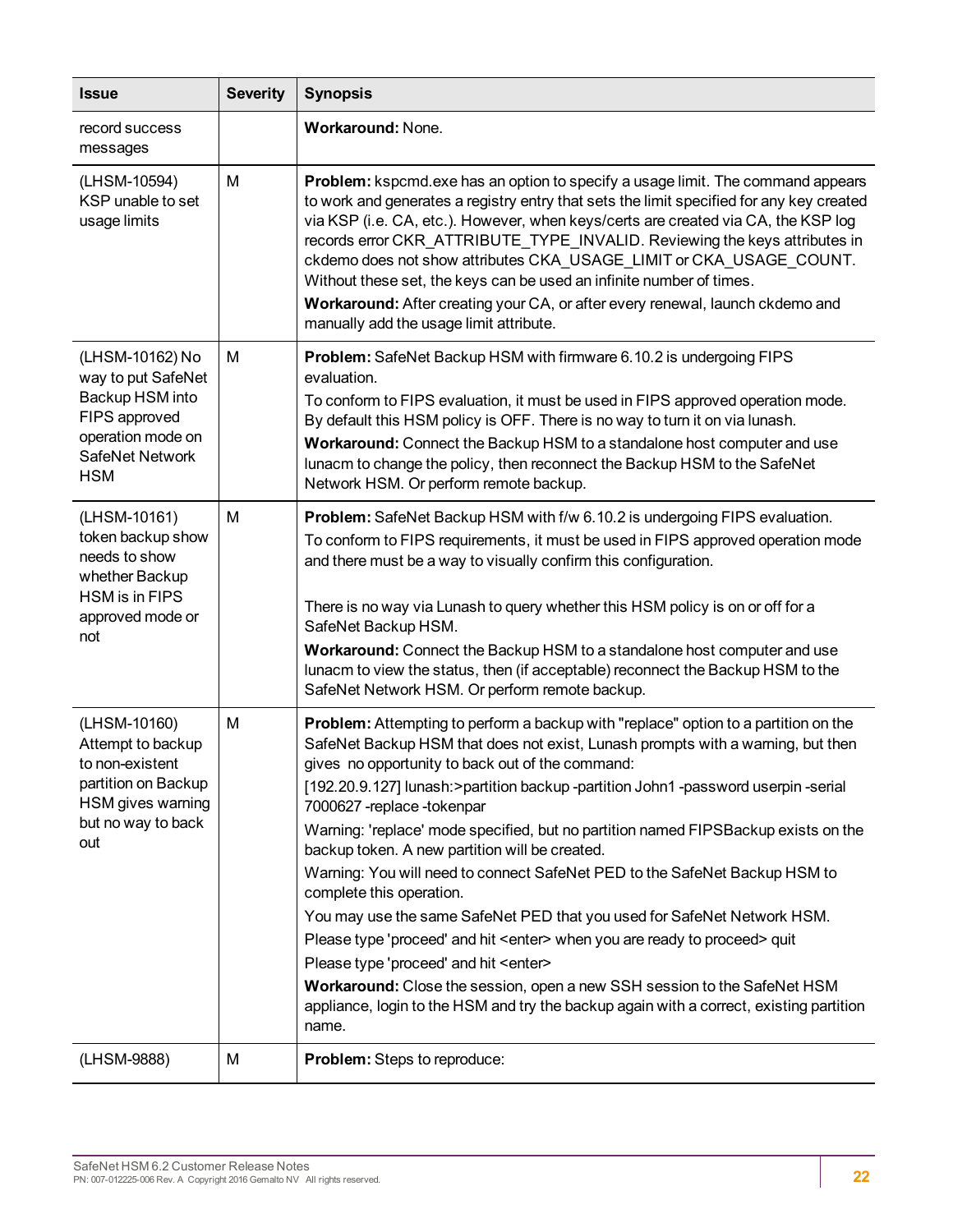| <b>Issue</b>                                                                                           | <b>Severity</b> | <b>Synopsis</b>                                                                                                                                                                                                                                                                                                                                                                                                                                                                                                                                                                                                                                                                                                                                                                                                                                                                                                                                                                              |
|--------------------------------------------------------------------------------------------------------|-----------------|----------------------------------------------------------------------------------------------------------------------------------------------------------------------------------------------------------------------------------------------------------------------------------------------------------------------------------------------------------------------------------------------------------------------------------------------------------------------------------------------------------------------------------------------------------------------------------------------------------------------------------------------------------------------------------------------------------------------------------------------------------------------------------------------------------------------------------------------------------------------------------------------------------------------------------------------------------------------------------------------|
| User's lushfiles<br>directory is gone<br>after sysconf<br>backup/restore                               |                 | 1. Create a new user (somebody).<br>2. Run sysconf config backup<br>3. Run sysconf config factory Reset<br>4. Run sysconf config restore <backup 2="" file="" in="" step=""><br/>5. Login to appliance as "somebody", run "my file list" will get the following error.<br/>[local host] lunash:&gt;my file list<br/>/bin/ls: /home/somebody/lush_files: No such file or directory<br/>Command Result: 0 (Success)<br/>Workaround: Recreate the named user. Re-upload any files that were lost.</backup>                                                                                                                                                                                                                                                                                                                                                                                                                                                                                      |
| (LHSM-9846)<br>sysconf<br>secureKeys broken<br>for PWD-AUTH<br>SafeNet Network<br><b>HSM</b>           | M               | Problem: The command to move software NTLS keys into hardware is broken on<br>password-authenticated SafeNet Network HSM. Works properly for PED-<br>authenticated SafeNet Network HSM.<br>Workaround: If you prefer to use NTLS keys in hardware (inside the HSM, rather<br>than on the SafeNet Network HSM file system), then for PED-auth use the<br>command options to generate them there, rather than generating in software and<br>importing.                                                                                                                                                                                                                                                                                                                                                                                                                                                                                                                                         |
| (LHSM-9818)<br>lunacm "partition<br>archive backup -o"<br>does not read<br>object handles<br>correctly | M               | Problem: "partition archive backup -o" does not read the object handles correctly,<br>when a single invalid handle is passed to "-o"; it just backs up everything found from<br>SafeNet Network HSM to etoken. If multiple invalid object handles are passed, it<br>works correctly.<br>Workaround: Be aware of the discrepancy and avoid passing invalid object<br>handles.                                                                                                                                                                                                                                                                                                                                                                                                                                                                                                                                                                                                                 |
| (LHSM-9750) Small<br>form-factor backup<br>with Remote PED<br>going to wrong<br>PED                    | M               | Problem: When a Remote PED has been specified at the SafeNet Network HSM<br>via lunash commands, and then a different Remote PED is specified (for that<br>SafeNet Network HSM) via lunacm commands, the setting from lunash prevails.<br>This could result in unexpected results when setting up Remote PED and remote<br>Small Form-factor Backup.<br>1- Connect SafeNet Network HSM to a Remote PED by issuing "hsm ped connect"<br>from lunash.<br>2- From lunacm, run "ped connect" to connect to your Remote PED<br>3- then run "par login"<br>No prompt is presented at your Remote PED.<br>Following a timeout period one of the following might occur:<br>"Command Result: 0x8000002e (CKR_PED_UNPLUGGED)"<br>lunacm:>par login<br>Option-password was not supplied. It is required.<br>Enter the password: *******<br>Please attend to the PED.<br>Command Result: 0x8000002e (CKR_PED_UNPLUGGED) --> If the PED device<br>to which the SafeNet Network HSM goes is not connected. |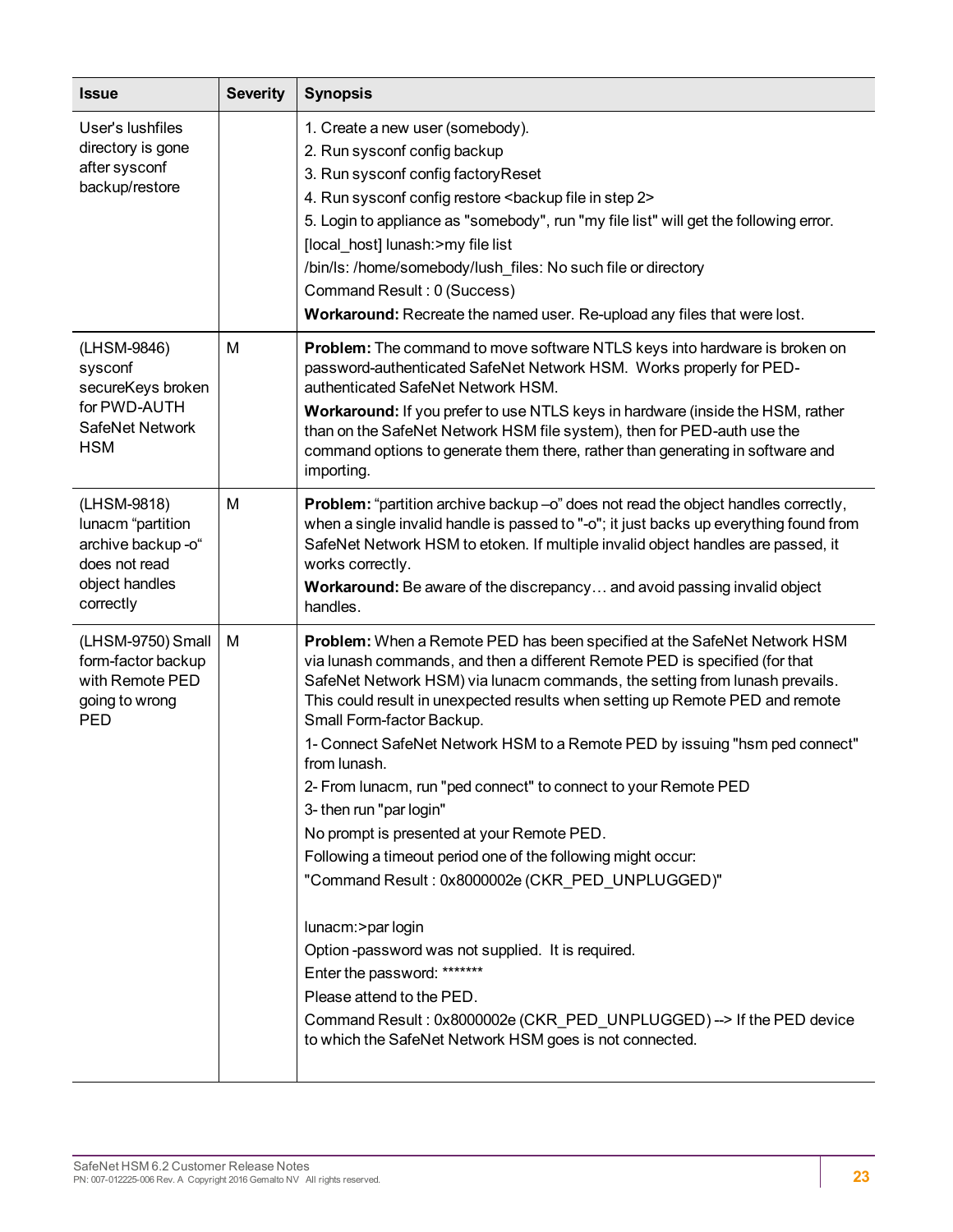| <b>Issue</b>                                                                                                                                 | <b>Severity</b> | <b>Synopsis</b>                                                                                                                                                                                                                                                                                                                                                                                                                                                                                                                                                                                                                                                                                                                                                                                                                                     |
|----------------------------------------------------------------------------------------------------------------------------------------------|-----------------|-----------------------------------------------------------------------------------------------------------------------------------------------------------------------------------------------------------------------------------------------------------------------------------------------------------------------------------------------------------------------------------------------------------------------------------------------------------------------------------------------------------------------------------------------------------------------------------------------------------------------------------------------------------------------------------------------------------------------------------------------------------------------------------------------------------------------------------------------------|
|                                                                                                                                              |                 | <b>OR</b><br>Command Result: 0x80000024 (CKR_TIMEOUT) --> If the PED prompt went to a<br>PED other than yours and nobody inserted the expected black key and pressed<br><enter>.<br/>Workaround: For Remote PED authentication or remote Small Form-factor Backup<br/>of SafeNet Network HSM, first run "hsm ped disconnect" from lunash, then run "ped<br/>connect and perform Small Form-factor Backup (or other PED-using operations) from<br/>lunacm.</enter>                                                                                                                                                                                                                                                                                                                                                                                   |
| (LHSM-9712) PED<br><b>SCP</b><br>communication<br>problem                                                                                    | М               | Problem: Occasional errors or timeout occurred during local-PED data transfers<br>(using SCP connection). This was probably always present, but went unnoticed<br>during authentication operations due to the small data transactions. However, when<br>PED is used in local mode for lengthy transactions, such as occur in SFF backup<br>and restore operations, the instability is revealed.<br>Workaround: Use Remote PED SFF backup when backing up and restoring larger<br>amounts of partition data. (Remote PED SFF backup operations have proven reliable<br>over a reliable network.)                                                                                                                                                                                                                                                     |
| (LHSM-8423,<br>MKS190597)<br>System is rebooted<br>on issuing hsm<br>reset command<br>when running HA<br>on Solaris Sparc 11<br>Netra T5440. | M               | <b>Problem:</b> System gets rebooted when <b>hsm reset</b> command is issued on a G5 HA,<br>running Solaris Sparc 11 (64-bit) Netra T5440 server.<br>Workaround: It is recommended to stop any running applications before issuing<br>hsm reset command in lunacm.                                                                                                                                                                                                                                                                                                                                                                                                                                                                                                                                                                                  |
| (LHSM-7696<br>MKS190048) RBS<br>host app crashes<br>on access when<br>SafeNet Backup<br><b>HSM</b> removed                                   | М               | Problem: If a SafeNet Remote Backup HSM is removed from its host after the RBS<br>daemon is running, the RBS app will crash on attempted access.<br>Scenario 1:<br>- have running RBS daemon with Backup HSM connected, have remote host<br>configured to use RBS<br>- power-off or remove USB cable from Backup HSM<br>- launch lunacm on remote host; RBS daemon will crash<br>Scenario 2:<br>- have running RBS daemon with Backup HSM connected, have remote host<br>configured to use RBS<br>- launch lunacm on remote host<br>- power-off or remove USB cable from Backup HSM<br>- run remote backup; RBS daemon will crash<br><b>Workaround:</b> The Backup HSM must be connected to the host computer to get the<br>RBS daemon running, and RBS must be stopped before you disconnect the USB<br>cable or power-off the SafeNet Backup HSM. |
| (LHSM-7052/2863)<br>Auto and manual                                                                                                          | M               | Problem: When a system is configured for auto-recovery, running the manual vtl<br>haAdmin recovery option causes errors randomly.                                                                                                                                                                                                                                                                                                                                                                                                                                                                                                                                                                                                                                                                                                                   |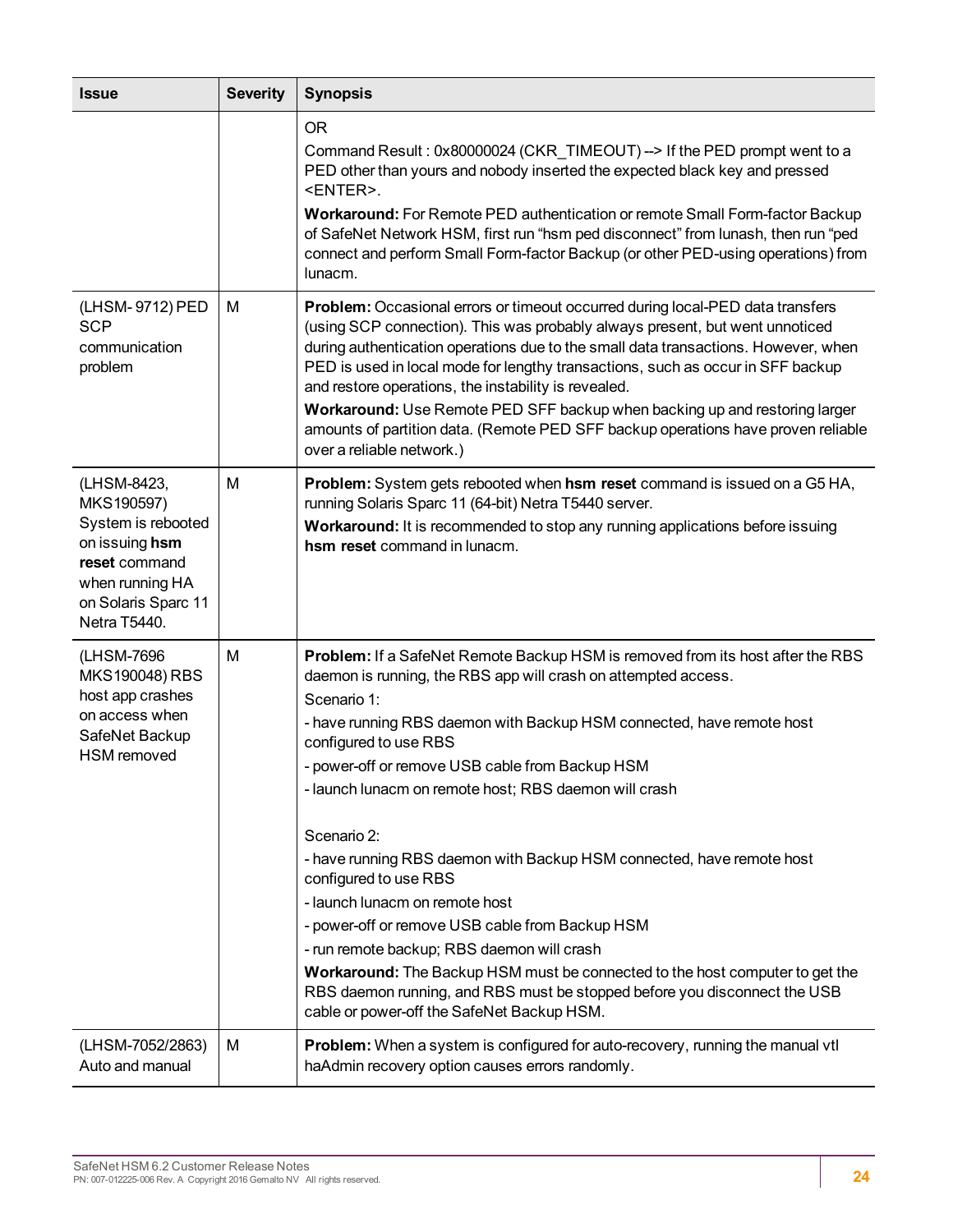| <b>Issue</b>                                                                                                                                 | <b>Severity</b> | <b>Synopsis</b>                                                                                                                                                                                                                                                                                                                                                                                                                                                                                                    |  |  |
|----------------------------------------------------------------------------------------------------------------------------------------------|-----------------|--------------------------------------------------------------------------------------------------------------------------------------------------------------------------------------------------------------------------------------------------------------------------------------------------------------------------------------------------------------------------------------------------------------------------------------------------------------------------------------------------------------------|--|--|
| recovery conflict<br>during recovery                                                                                                         |                 | Workaround: Avoid manual recovery when system is configured for HA auto-<br>recovery.                                                                                                                                                                                                                                                                                                                                                                                                                              |  |  |
| <b>LHSM-5812</b><br>Crypto-User cannot<br>create objects<br>when using an HA<br>group (MKS)<br>#176840)                                      | M               | Problem: Firmware allows only Crypto-Officer to clone objects. Currently, Crypto-<br>User is not allowed to do cloning<br>The HA logic for object creation is to create on the primary and then propagate (using<br>the cloning operation) to other members.<br>Workaround: Use Crypto Officer when using HA.                                                                                                                                                                                                      |  |  |
| (LHSM-5768)<br>Windows installer -<br>when modifying<br>existing SafeNet<br>HSM Client, extra<br>selected<br>components are not<br>installed | M               | Problem: When trying to modify an already-installed SafeNet HSM Client on<br>Windows we have the option to select any extra component we want, but the<br>selected additional components are not actually installed.<br>The installer gives no error message.<br>Workaround: When modifying an existing installed SafeNet HSM Client, on<br>Windows, choose to install a Luna Product and ALL its sub-features. THEN deselect<br>any that are not needed, and the remaining desired files are installed correctly. |  |  |
| (LHSM-2864) HA<br>Key gens do not<br>recover properly<br>when recovering<br>the primary.                                                     | M               | Problem: In an HA environment, configure for auto-recovery.<br>Launch multitoken with 10 threads performing key gens<br>Fail the secondary and recover - everything works.<br>Fail the primary - it switches over to do the key gens on the secondary.<br>Recover the primary and wait; the app fails with CKR_CANCEL<br>Workaround: None. Can be avoided if you do not have multiple clients connected to<br>the HA slot.                                                                                         |  |  |
| LHSM-30099 ntls in<br>show displays<br>"Operational Status<br>down"                                                                          | L               | Problem: After you update the firmware, and run the command "ntls information<br>show" sometimes the Operational Status erroneously displays as down. This is only<br>a display error; NTLS is still running.<br>Workaround: Restart the appliance. The NTLS Operational Status then displays<br>properly.                                                                                                                                                                                                         |  |  |
| LHSM-27566 HA<br>member still<br>displayed after<br>server removed                                                                           |                 | Problem: If, on SafeNet HSM client, you remove an HA member from the list of<br>trusted servers, and then start LunaCM, the removed member is still displayed.<br>Workaround: This is a display issue only; the HA member is no longer in the group.<br>If you want to correct the display, run the LunaCM command "haGroup<br>removeMember -serialNumber <serial number=""> -slot <slot number=""> -group<br/><grouplabel>".</grouplabel></slot></serial>                                                         |  |  |
| <b>LHSM-25117</b><br>partitions order<br>reversed in lush<br>after firmware<br>upgrade to 6.24.0<br>from 6.22.0                              | L               | Problem: After upgrading firmware to 6.24.0, when you run "hsm show", the order in<br>which partitions display is reversed.<br>Workaround: This is a cosmetic issue. There is no workaround.                                                                                                                                                                                                                                                                                                                       |  |  |
| LHSM-19278<br>lunacm cache                                                                                                                   | L               | Problem: If you apply a 100 partition capability update in LunaCM, and immediately<br>try to create an additional partition, the operation fails.                                                                                                                                                                                                                                                                                                                                                                  |  |  |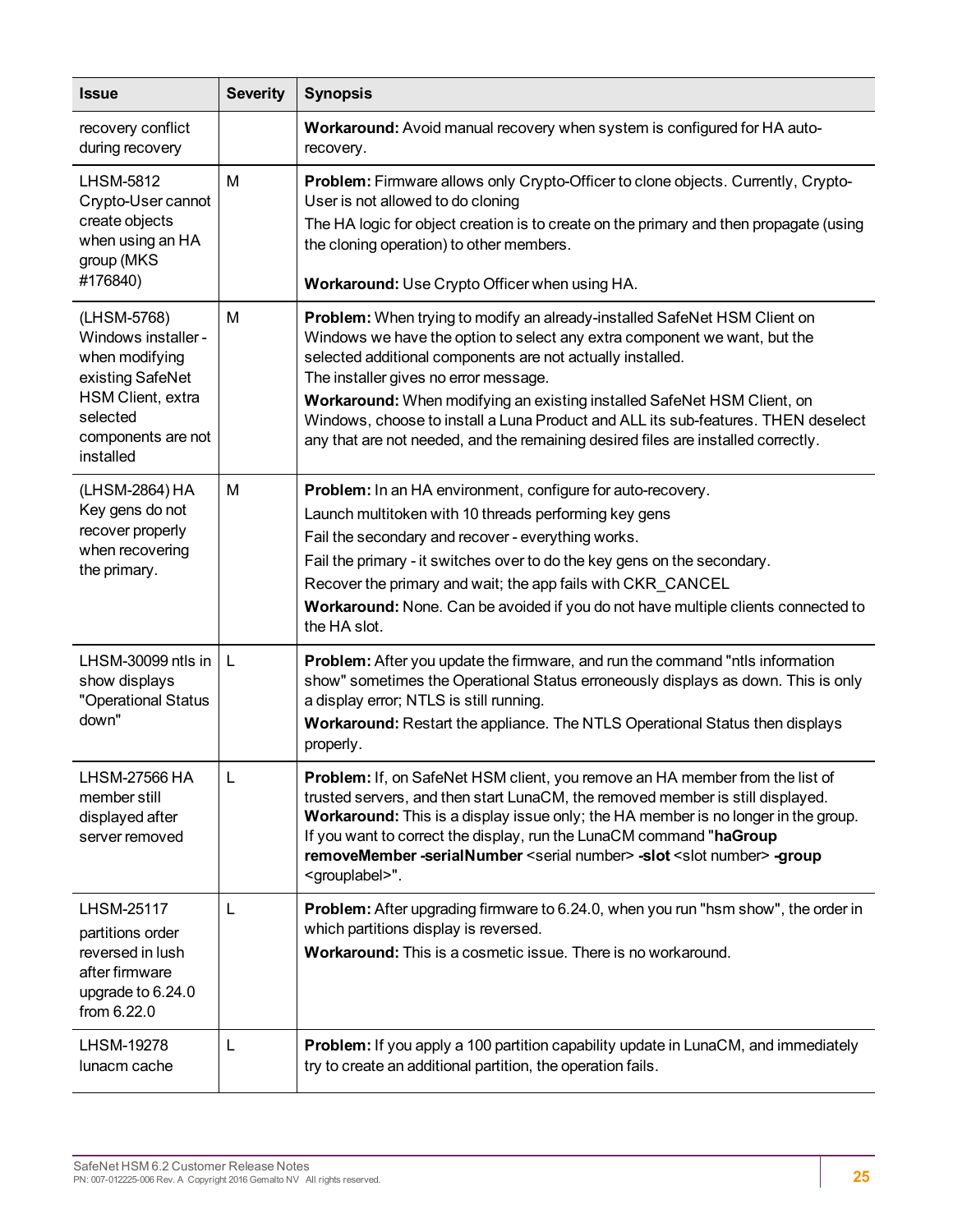| <b>Issue</b>                                                                                                                                                  | <b>Severity</b> | <b>Synopsis</b>                                                                                                                                                                                                                                                                                                                                                                                                                                                                                                                                                                                                                                                                                                                                                                                                        |  |
|---------------------------------------------------------------------------------------------------------------------------------------------------------------|-----------------|------------------------------------------------------------------------------------------------------------------------------------------------------------------------------------------------------------------------------------------------------------------------------------------------------------------------------------------------------------------------------------------------------------------------------------------------------------------------------------------------------------------------------------------------------------------------------------------------------------------------------------------------------------------------------------------------------------------------------------------------------------------------------------------------------------------------|--|
| needs to be cleared<br>(restart lunacm)<br>after updating<br>partition license or<br>else you can't<br>create additoinal<br>partitions                        |                 | Workaround: After applying the capability update, exit and start LunaCM for the<br>change to take effect. Then you can create additional partitions.                                                                                                                                                                                                                                                                                                                                                                                                                                                                                                                                                                                                                                                                   |  |
| <b>LHSM-18062</b><br>lunash "partition sff<br>showcontent"<br>output not giving<br>full command                                                               | L               | Problem: lunash command "partition sff showcontent" output "'partition sff sho'<br>successful.", should readback the full command "partition sff showcontent" rather<br>than the short form.<br>Workaround: Cosmetic; ignore.                                                                                                                                                                                                                                                                                                                                                                                                                                                                                                                                                                                          |  |
| (LHSM-10633)<br>SafeNet HSM<br>Client on Debian<br>requires libcryptoki<br>library purge to<br>reset to the default<br>Chrystoki.conf<br>version on uninstall | L               | <b>Problem:</b> In some instances, it might be desirable to perform a complete re-install of<br>the SafeNet HSM client, including replacing the current Chrystoki.conf file with the<br>default version. Doing this on a Debian OS requires, after uninstalling the client, that<br>the libcryptoki library be purged before the Chrystoki.conf.debsave backup file is<br>deleted.<br>Workaround: Workaround:<br>To re-install the SafeNet HSM client with the default Chrystoki.conf file on a Debian<br><b>OS</b><br>1. Uninstall the SafeNet HSM client:<br>/usr/safenet/lunaclient/bin/uninstall.sh<br>2. Purge the libcryptoki library:<br>dpkg-P libcryptoki<br>3. Delete the backup Chrystoki.conf file:<br>rm /etc/Chrystoki.conf.debsave<br>4. Re-install the SafeNet HSM client:<br><path>/install.sh</path> |  |
| (LHSM-10163) SFF<br>remote backup -<br>Unknown<br>Command<br>Displayed on PED                                                                                 | L               | Problem: During SFF backup over Remote PED, "Unknown Command" is observed<br>on the PED followed by "Get Version".<br>This should be a message like "write to token"<br>Workaround: Ignore.                                                                                                                                                                                                                                                                                                                                                                                                                                                                                                                                                                                                                            |  |
| (LHSM-10154)<br>"cmu selfsign" fails<br>to display key<br>handler for new<br>generated key                                                                    | L               | Problem: Running "cmu selfsign" ends with generating a key. If the command runs<br>successfully, cmu is expected to display the new generated key handler, but it does<br>not.<br>Workaround: Issue "cmu list" to verify that the new key has been created.                                                                                                                                                                                                                                                                                                                                                                                                                                                                                                                                                            |  |
| (LHSM-10153)<br>windows Client -<br>cmu importkey<br>gives wrong error<br>message                                                                             | L               | Problem: The cmu utility returns "Buffer too small" instead of "wrong password"<br>against "cmu importkey" cmd.<br>Workaround: Be aware that the message is wrong, and re-try with the correct<br>password.                                                                                                                                                                                                                                                                                                                                                                                                                                                                                                                                                                                                            |  |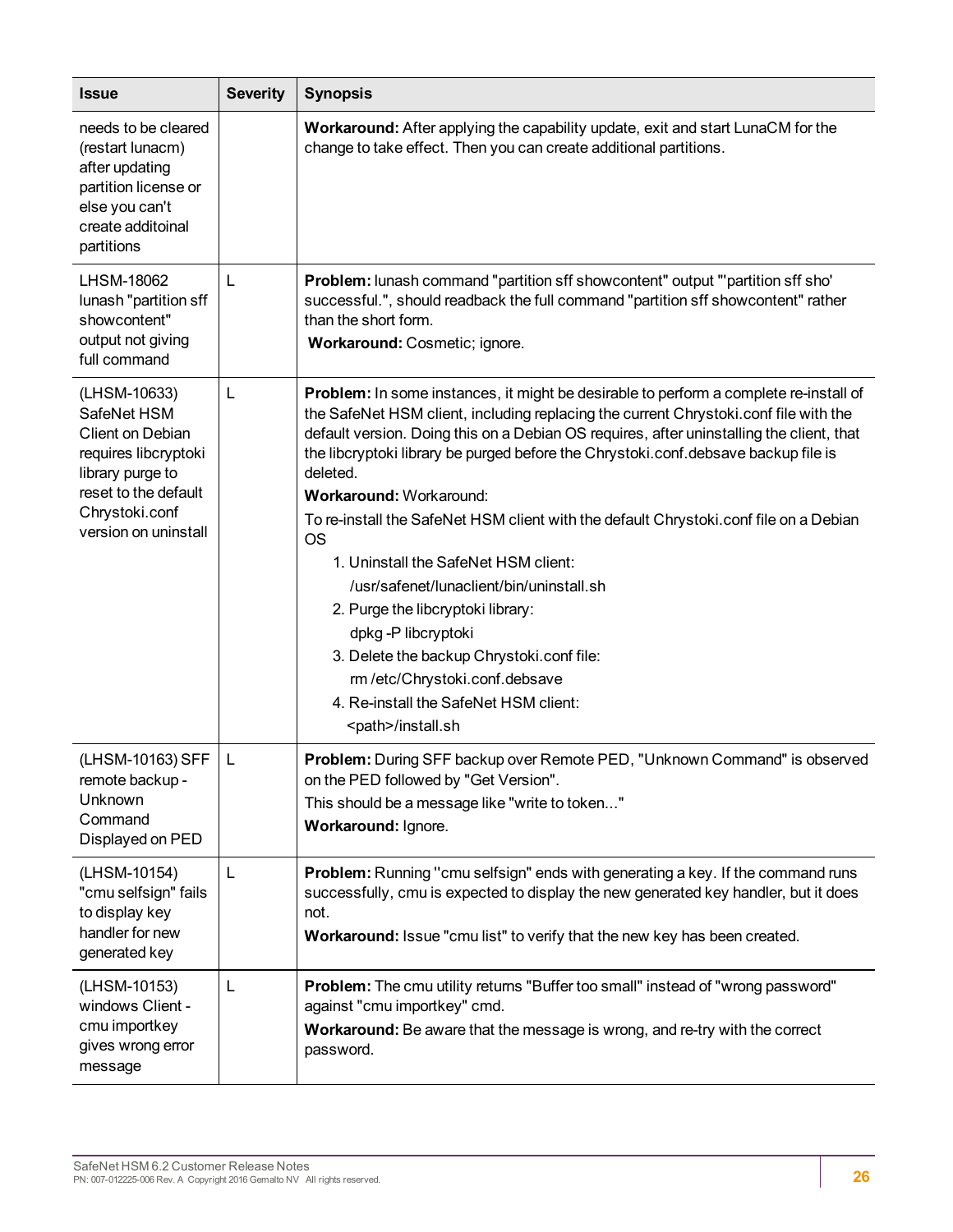| <b>Issue</b>                                                                                                                                        | <b>Severity</b> | <b>Synopsis</b>                                                                                                                                                                                                                                                                                                                                                                                                                                                                                                                                                                                                                                                                                                                                                                                                                                                                                                                                                                                                                                                                                                                                                                                                                                                                                                                        |  |  |
|-----------------------------------------------------------------------------------------------------------------------------------------------------|-----------------|----------------------------------------------------------------------------------------------------------------------------------------------------------------------------------------------------------------------------------------------------------------------------------------------------------------------------------------------------------------------------------------------------------------------------------------------------------------------------------------------------------------------------------------------------------------------------------------------------------------------------------------------------------------------------------------------------------------------------------------------------------------------------------------------------------------------------------------------------------------------------------------------------------------------------------------------------------------------------------------------------------------------------------------------------------------------------------------------------------------------------------------------------------------------------------------------------------------------------------------------------------------------------------------------------------------------------------------|--|--|
| (LHSM-9889) User<br>loses pub key<br>authentication after<br>sysconf<br>backup/restore                                                              | L               | Problem: After:<br>1) Run sysconf config backup<br>2) Run sysconf config factory Reset<br>any existing named user is no longer able to log in with public key authentication.<br>Workaround: Recreate the named user (see issue LHSM-9888). Upload a public<br>key and re-establish public key authentication for each such user.                                                                                                                                                                                                                                                                                                                                                                                                                                                                                                                                                                                                                                                                                                                                                                                                                                                                                                                                                                                                      |  |  |
| (LHSM-9816) All<br>other crypto ops to<br>same HSM halt<br>during init phase of<br>SFF backup,<br>recover slightly<br>during object<br>backup phase | L               | Problem: When performing any kind of multitoken cryptographic operation, and a<br>Small Form Factor Backup operation is started on the same HSM, all other<br>cryptographic operation ceases during the eToken initialization phase of the<br>operation. This can take 2-3 minutes. After the eToken initialization stage, crypto<br>operations recover somewhat, but not to full speed, until backup completes.<br>Workaround: Simply be aware that SafeNet PED operations and prompting have<br>always blocked crypto operations on the attached HSM, and this continues with<br>PED-mediated Small Form Factor Backup.                                                                                                                                                                                                                                                                                                                                                                                                                                                                                                                                                                                                                                                                                                              |  |  |
| (LHSM-9681)<br>Incorrect error<br>when attempting to<br>backup symmetric<br>keys with<br>symmetric SFF<br>turned off.                               | L               | <b>Problem:</b> Attempted to back up 2 symmetric keys with SFF symmetric policy turned<br>off for the partition.<br>The objects did not backup, but an overall message said success backing up 2<br>objects.<br>lunacm:> par archive backup -slot eToken -label G5Backup<br>WARNING: continuing the backup operation will wipe out all keys on the backup<br>token!<br>Are you sure you wish to continue?<br>Type 'proceed' to continue, or 'quit' to quit now -> proceed<br>Operation in progress, please wait.<br>(1/2): Backing up object with handle 22 Failure<br>(2/2): Backing up object with handle 25 Failure<br>WARNING: Errors occurred while backup up one or more keys.<br>Backup Complete.<br>2 objects have been backed up to partition G5Backup<br>on the backup device<br>Command Result: 0x63 (CKR_KEY_TYPE_INCONSISTENT)<br>lunacm:><br>If some objects do not backup due to policy settings, a better message should be<br>presented, such as "Some or all objects failed to backup due to policy restrictions on<br>the current partition" or similar. This should replace the current bad grammar warning:<br>"WARNING: Errors occurred while backup up one or more keys."<br>Workaround: Ignore messages like "2 objects have been backed up to partition"<br>when other messages indicate individual failures. |  |  |
| (LHSM-6986)<br>Warning from<br>install script on<br>Debian 6/64 client<br>install                                                                   | L               | Problem: During the full client install in Debian 6 this warning/error appeared:<br>Unpacking lunajmt (from lunajmt_5.3.0-9_amd64.deb)<br>Setting up lunajmt (5.3.0-9)<br>Adding new version of lunajcprov                                                                                                                                                                                                                                                                                                                                                                                                                                                                                                                                                                                                                                                                                                                                                                                                                                                                                                                                                                                                                                                                                                                             |  |  |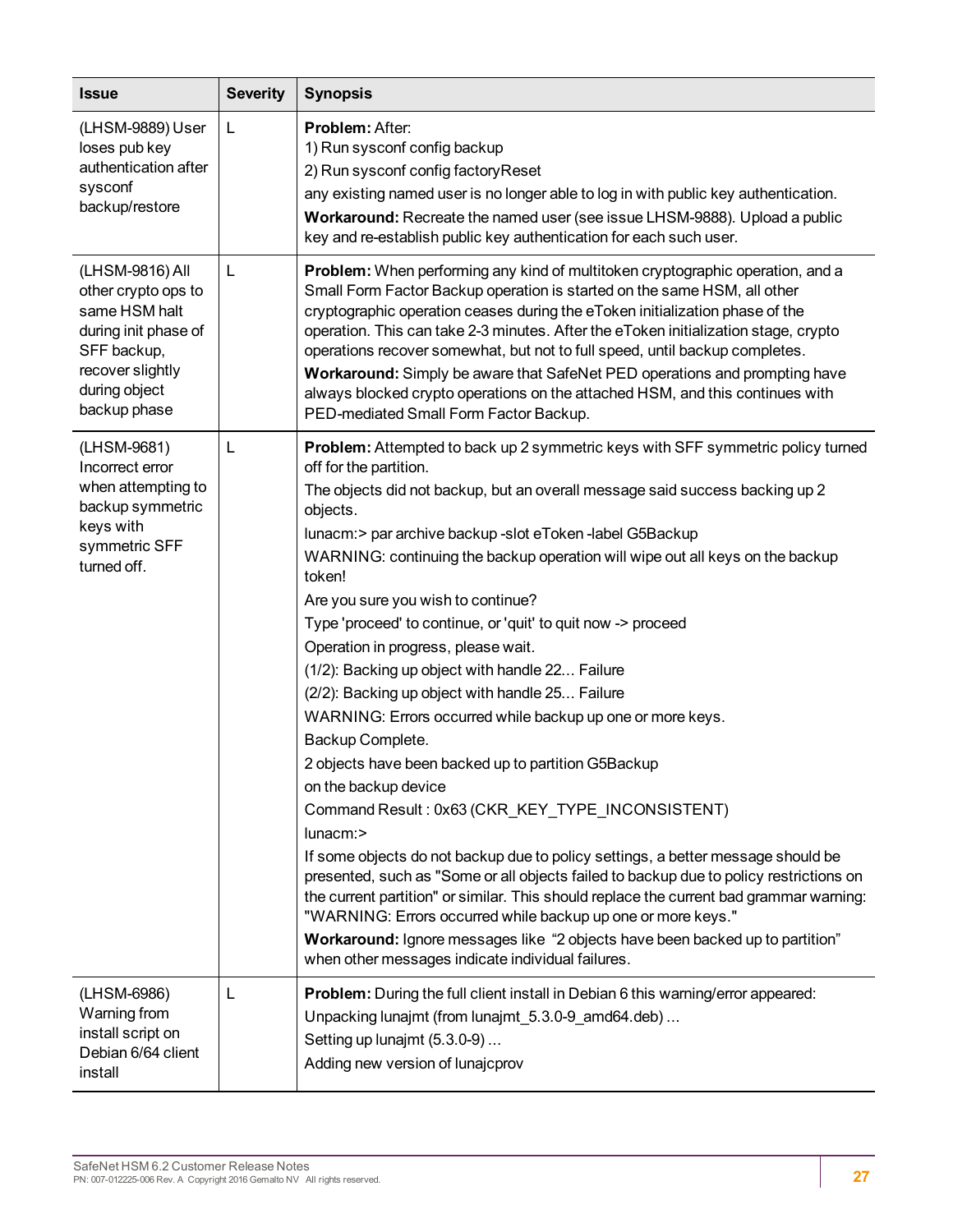| <b>Issue</b>                                                                                  | <b>Severity</b> | <b>Synopsis</b>                                                                                                                                                                                                                                                                                                                                                                                                                                                                          |  |
|-----------------------------------------------------------------------------------------------|-----------------|------------------------------------------------------------------------------------------------------------------------------------------------------------------------------------------------------------------------------------------------------------------------------------------------------------------------------------------------------------------------------------------------------------------------------------------------------------------------------------------|--|
|                                                                                               |                 | /usr/safenet/lunaclient/debian_pkgs<br>Use of uninitialized value \$postinst in length at<br>/usr/share/perl5/Alien/Package/Deb.pm line 741.<br>Workaround: The error appears to be a harmless coding issue in<br>/usr/share/perl5/Alien/Package/Deb.pm which comes with the alien package.<br>Ignore the message.                                                                                                                                                                       |  |
| (LHSM-6945<br>MKS160706)<br>Handling of PEDId<br>parameter is<br>inconsistent or<br>confusing | L               | <b>Problem:</b> Currently, whether an application uses the remote or the local PED is<br>determined by the existence of the PEDId=[0 1] parameter in the 'Luna' section of<br>Crystoki.conf. If this parameter does not exist, applications will always try to use the<br>local PED, even if one is not attached. There is currently no way of setting this<br>through any of the applications (lunacm or ckdemo), so the user must manually edit<br>this file - not a preferred method. |  |
|                                                                                               |                 | Lunacm, ckdemo, and multitoken all allow the user to specify the PED id, either on<br>the command line or via a menu selection, but this works only for one specific<br>session in the given application.                                                                                                                                                                                                                                                                                |  |
|                                                                                               |                 | Also, commands initrpv and deleterpv are executed only on a locally-attached PED.<br>However, the applications which invoke these functions will simply use whatever<br>PED id is currently specified for that session (or the default from Crystoki.conf). So<br>these commands might incorrectly attempt to invoke a remote PED.                                                                                                                                                       |  |
|                                                                                               |                 | Workaround: Modify the configuration file, or specify at the command line for each<br>instance.                                                                                                                                                                                                                                                                                                                                                                                          |  |

### <span id="page-27-0"></span>**Resolved Issues**

This section lists the issues known to exist in the product at the time of release. The following table defines the severity of the issues listed in this section.

| <b>Priority</b> | <b>Classification</b> | <b>Definition</b>                |
|-----------------|-----------------------|----------------------------------|
| C               | Critical              | No reasonable workaround exists. |
| Н               | High                  | Reasonable workaround exists.    |
| M               | Medium                | Medium level priority problems.  |
|                 | Low                   | Lowest level priority problems.  |

### <span id="page-27-1"></span>**List of Resolved Issues**

| <b>Issue</b>                                                                        | <b>Severity</b> | <b>Synopsis</b>                                                                                                                                                        |
|-------------------------------------------------------------------------------------|-----------------|------------------------------------------------------------------------------------------------------------------------------------------------------------------------|
| LHSM-20527 SDK JSP<br>Samples differ between<br>Linux and Windows<br>installations. | M               | <b>Problem:</b> The Windows installation for SDK JSP Samples does not include<br>SM3Demo.<br><b>Resolution:</b> Fixed. The Windows installshield now includes SM3Demo. |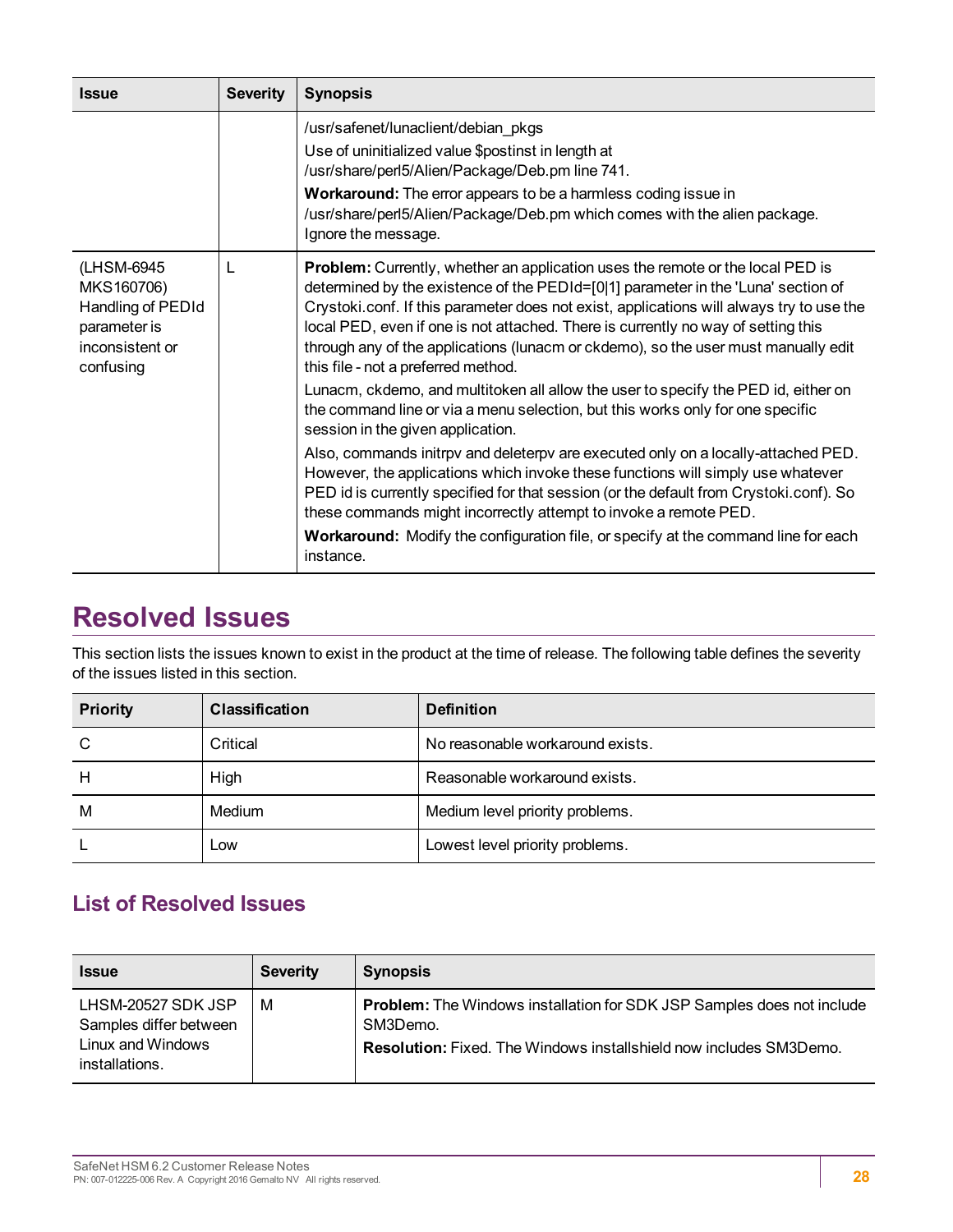| <b>Issue</b>                                                                                                         | <b>Severity</b> | <b>Synopsis</b>                                                                                                                                                                                                                                                                                                                                                                                                                                                                                                                                                                                                                                                                        |  |
|----------------------------------------------------------------------------------------------------------------------|-----------------|----------------------------------------------------------------------------------------------------------------------------------------------------------------------------------------------------------------------------------------------------------------------------------------------------------------------------------------------------------------------------------------------------------------------------------------------------------------------------------------------------------------------------------------------------------------------------------------------------------------------------------------------------------------------------------------|--|
| LHSM-19368 JavaSP<br>Samples are not in the<br>correct directory for all<br>Unix clients                             | M               | Problem: The Java sample cases do not compile for Unix clients because<br>the Java Samples are placed in the wrong directory during installation.<br>Resolution: Fixed. The Java sample cases are now placed in the correct<br>directory.                                                                                                                                                                                                                                                                                                                                                                                                                                              |  |
| LHSM-19077 lunacm<br>partition init command<br>does not update label<br>name on AIX                                  | M               | Problem: On SafeNet HSM Client for AIX, the LunaCM command "partition<br>init" does not update the slot label.<br>Resolution: Fixed. The "partition init" command now functions properly.                                                                                                                                                                                                                                                                                                                                                                                                                                                                                              |  |
| LHSM-18229 SafeNet<br>Network HSM 6.0: on<br>reboot of SafeNet<br>Network HSM, the<br>Backup HSM is not<br>detected. | M               | Problem: Backup HSM attached directly into the appliance. Reboot the<br>SafeNet Network HSM<br>After reboot, the Backup HSM is not detected.<br><b>Resolution: Fixed.</b>                                                                                                                                                                                                                                                                                                                                                                                                                                                                                                              |  |
| LHSM-18483 SNMP<br>unable to access<br>Cryptoki library                                                              | M               | Problem: SNMP is unable to access the Cryptoki library after uptimes of 22<br>days or longer.<br><b>Resolution: Fixed.</b>                                                                                                                                                                                                                                                                                                                                                                                                                                                                                                                                                             |  |
| LHSM-17857 when<br>installing CA Safenet<br>provider options are not<br>available after ksp<br>registrations         | M               | Problem: Upon registration of ksp partitions using kspconfig.exe, a restart<br>is sometimes necessary when installing your CA, as the SafeNet provider<br>options for the cryptographic algorithms sometimes do not show up in the<br>drop down menu without the restart.<br><b>Resolution: Fixed.</b>                                                                                                                                                                                                                                                                                                                                                                                 |  |
| LHSM-16830 Remote<br>backup server cannot<br>connect to Remote PED<br>when in external<br>LunaCM session             | M               | <b>Problem:</b> SafeNet Client connection to SafeNet Network HSM on one<br>computer and a SafeNet Remote Backup HSM with RBS session on a<br>second computer. Assign the Backup HSM as a Remote Backup device for<br>the SafeNet Network HSM. First computer lunacm instance can now see<br>both the SafeNet Network HSM partition and the backup HSM. Attempting<br>"ped connect" against the Backup HSM's slot via lunacm on the first<br>computer fails. Running "ped connect" on the second computer FOR the<br>Backup HSM connected to that computer, succeeds.<br>Resolution: Fixed. A remote backup server can now connect to remote<br>PED through an external LunaCM session. |  |
| (LHSM-10152) windows<br>Client - lunacm: Cannot<br>load library                                                      | M               | Problem: After installing SafeNet HSM Client on windows server 2008<br>RC2, tried to run lunacm. Got "Cannot load library: The specified module<br>could not be found".<br>Resolution: Fixed.                                                                                                                                                                                                                                                                                                                                                                                                                                                                                          |  |

## <span id="page-28-0"></span>**Support Contacts**